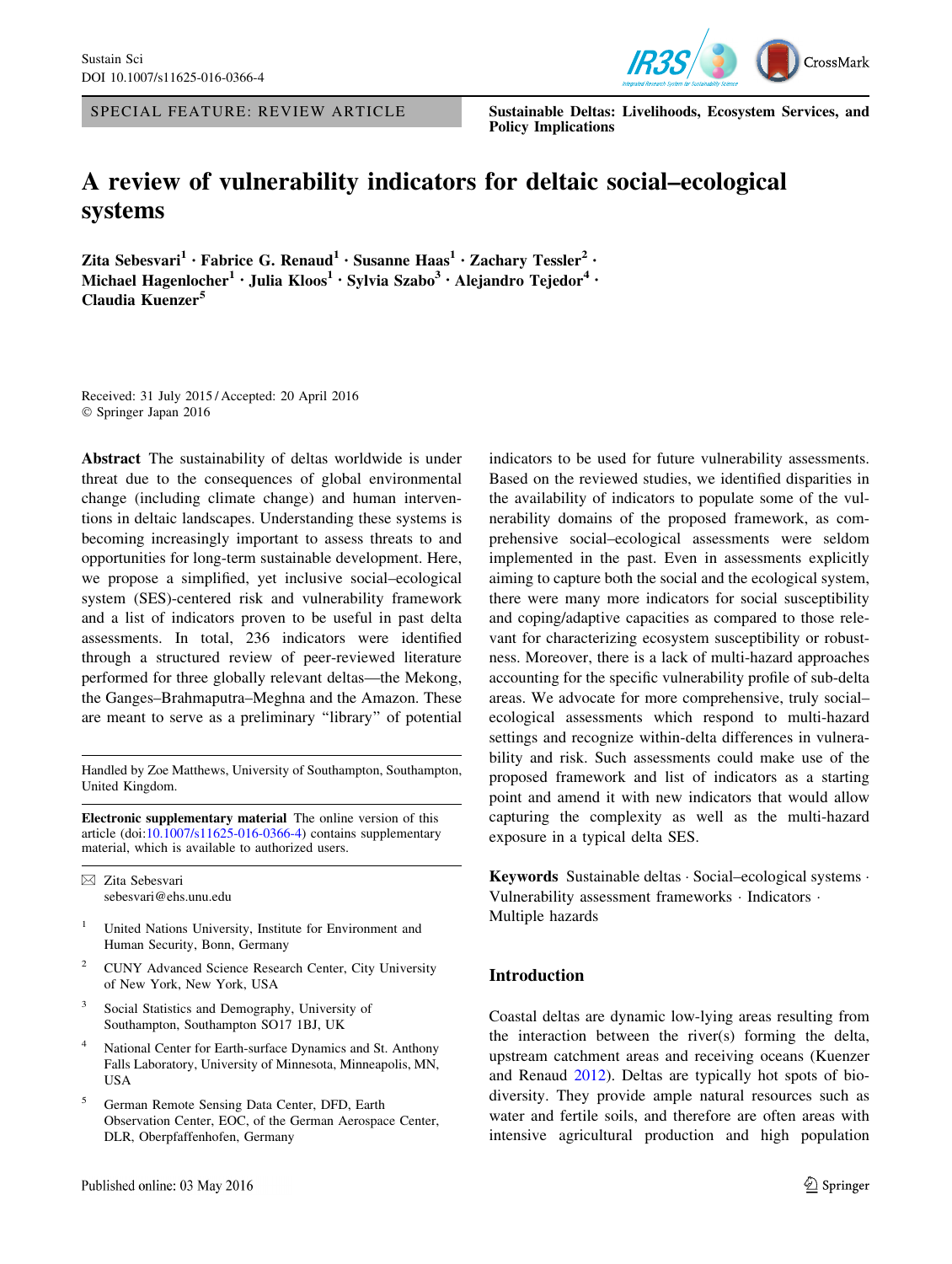densities (Ericson et al. [2006](#page-12-0)). At the same time, they are often highly vulnerable to environmental hazards such as floods, droughts, hurricanes, storm surges, sea-level rise and salinity intrusion (e.g., Dasgupta et al. [2011](#page-12-0); Syvitski et al. [2009;](#page-14-0) Wong et al. [2014;](#page-15-0) Szabo et al. [2015a](#page-14-0)). Although the importance of socioeconomic change is increasingly acknowledged as a driver for delta vulnerability, in a review of coastal vulnerability assessments, Nicholls et al. [\(2008](#page-13-0)) concluded that coastal vulnerability assessments tended to focus on climate change in general and on sea-level rise in particular. Torresan et al. ([2008\)](#page-14-0) further highlighted the lack of comprehensive and sitespecific vulnerability assessments which could support adaptation planning at the regional scale. With many deltas globally at risk (Syvitski [2008](#page-14-0); Ericson et al. [2006](#page-12-0); Kuenzer and Renaud [2012;](#page-13-0) Tessler et al., [2015](#page-14-0)), there have been recent calls for a global delta sustainability initiative<sup>1</sup> (Foufoula-Geourgiou et al. [2013\)](#page-12-0) and for a science-based global strategy for protecting deltas (Giosan et al. [2014](#page-12-0)), among others. All three major global processes of 2015 including the Sendai Framework for Disaster Risk Reduction (SFDRR, UN [2015a\)](#page-14-0), the Sustainable Development Goals (SDGs, UN [2015b\)](#page-14-0) as well as the Paris Agreement on climate change (UN [2015c\)](#page-14-0), provide entry points to tackle challenges relevant to deltaic systems. As an example, the SDG target 1.5 aims to ''build the resilience of the poor and those in vulnerable situations and reduce their exposure and vulnerability to climate-related extreme events and other economic, social and environmental shocks and disasters'' by 2030 (UN [2015b](#page-14-0):15). To be able to assess and monitor progress toward these agreements, vulnerable elements of the deltás social–ecological system (SES) need to be identified. While a large number of vulnerability assessments exist for coastal regions in general and delta environments in particular, the development of unified frameworks and indicators at the global scale is critical (Tessler et al. [2015](#page-14-0)). It then becomes relevant to determine if important factors that shape these vulnerabilities can be identified for deltas globally and if a common vulnerability assessment approach for delta regions can be devised. To address these issues, the objectives of this paper are therefore to (1) propose a multihazard risk and vulnerability assessment framework suitable for delta assessments based on a review of existing frameworks; (2) perform a systematic review of indicators used in delta vulnerability assessments by focusing on three globally relevant deltas; (3) initially populate the framework with indicators used in delta assessments to identify the level of availability of such indicators; and (4) discuss the strength and weaknesses of available sets of

indicators to support the ongoing development of a vulnerability index that can be applied across deltas globally.

# Systematic review of vulnerability indicators used in assessments in three model deltas

Peer-reviewed studies included in this review were selected from the Thomson Reuters Web of Science database.<sup>2</sup> The review focused on three major deltas with global relevance and different social and ecological conditions as well as hazard and risk patterns (see also Szabo et al. [2015a,](#page-14-0) Tessler et al. [2015,](#page-14-0) this special issue): the Mekong (MKD), the Ganges–Brahmaputra–Megna (GBM), and the Amazon deltas. In mainly physical impact-based risk assessments, the MKD and the GBM have been classified as extremely vulnerable based on the number of people potentially displaced by current estimates of sea-level rise trends to 2050 (Ericson et al. [2006](#page-12-0)) and as ''deltas in peril'' due to a great reduction in aggradation combined with accelerated compaction which are higher than the actual rates of global sealevel rise (Syvitski et al. [2009](#page-14-0)). These two deltas were selected to represent regions which are at high risk, are densely populated and where future development could be threatened. It was also hypothesized that in these deltas, vulnerability assessments had been undertaken by various research groups allowing the identification of a large number of vulnerability indicators. The Amazon Delta was selected as it was classified by Ericson et al.  $(2006)$  $(2006)$  as having medium vulnerability and by Syvitski et al. ([2009\)](#page-14-0) as a delta not at risk with respect to flooding, but this delta is also seeing rapid development changes. The expectation was that the review would result in fewer indicators for the Amazon when compared with the other two deltas, allowing for a discussion on the state of the art in terms of vulnerability assessment for a range of deltas facing different challenges.

Search criteria included ''geomorphic'' terms related to coastal river deltas (''delta\* OR estuary\* OR coast\* OR shore\*"), "assessment" terms to identify research associated with risk assessment (''risk OR vulner\* OR resil\*'', and ''eval\* OR assess\* OR profile OR index OR indic\*''), and ''geographic'' terms identifying case study locations (''Bangladesh OR Ganges OR Brahmaputra OR Amazon OR Mekong''). The geographic category was constructed to exclude studies cast at the country scale (''Vietnam'') in preferences for those cast at the delta scale (''Mekong''). The country-level name ''Bangladesh'' was included, as the majority of the country is within the boundaries of the GBM delta. There was no restriction regarding the year of the study or publication.

<sup>&</sup>lt;sup>1</sup> This call has led the International Council for Science (ICSU) to endorse the Sustainable Deltas 2015 initiative.<sup>2</sup> [www.webofknowledge.com](http://www.webofknowledge.com).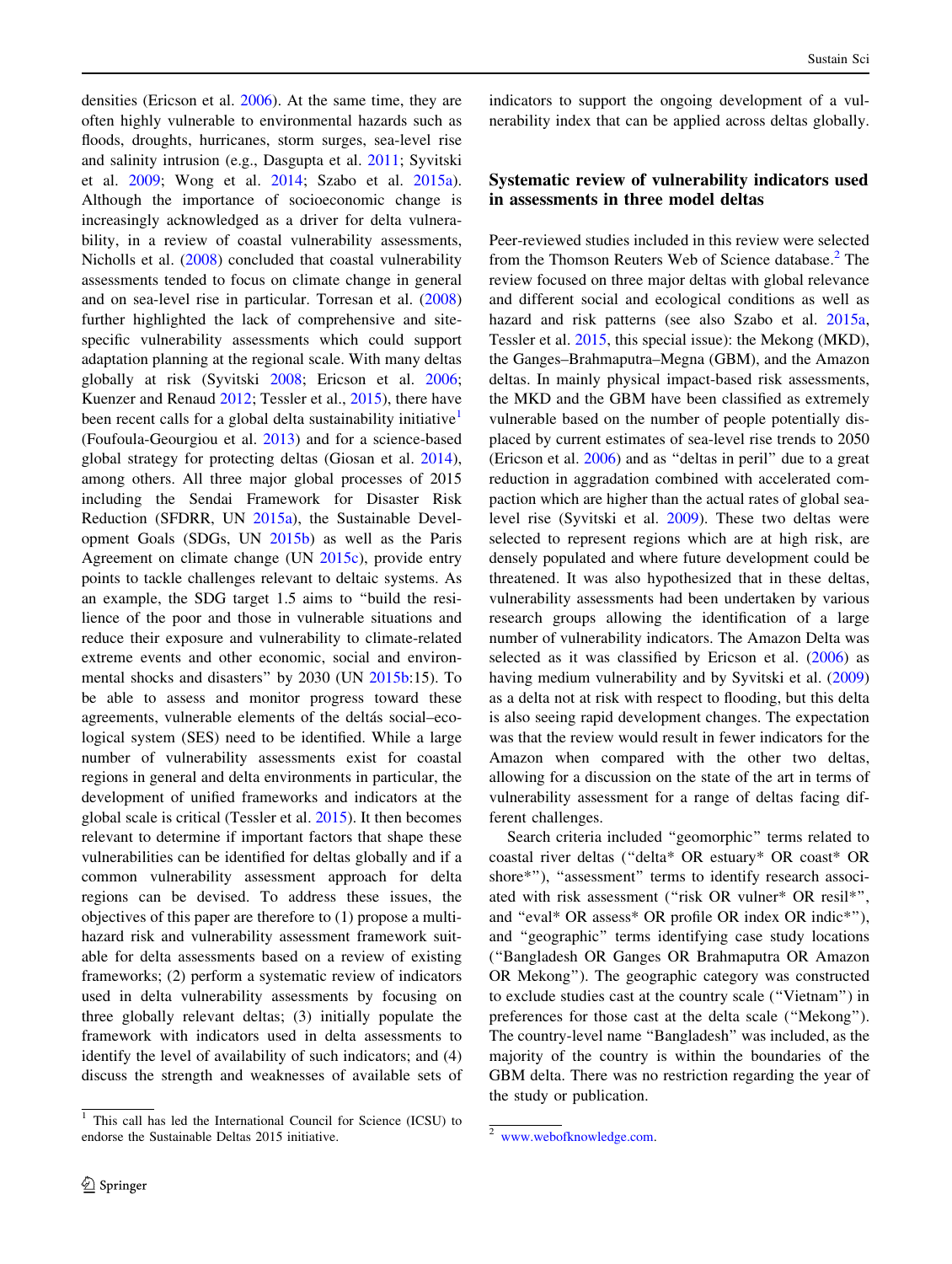The first and broadest search, using only the geomorphic and assessment categories across abstracts, produced 13,823 results. The second search additionally required the geomorphic terms to appear in the title, resulting in 3431 results. The third and most focused search incorporated the geographic terms in titles or abstracts, returning 93 publications (by end of 2014). These 93 publications were screened by two researchers independently to identify thematically irrelevant papers (dealing, e.g., with antibiotic resistance in catfish). Fifty-five papers were finally selected for a structured review. A list of reviewed documents is provided in Table S1.

In the review process, the following information was systematically extracted from the studies:

- 1. General parameters: delta(s) considered, time of the assessment, study aim, end products, main results;
- 2. Methodological characteristics: specific hazard considered framework used, indicators used per vulnerability domain, type, source and scale of data.

# General overview of assessments in the three reviewed deltas

The majority (82 %) of the reviewed papers referred to studies conducted after 2000. 68 % of the papers were published in 2010 or later. Twenty-two publications focused entirely or partially on the MKD, 21 on the GBM and three on the Amazon indicating that the Amazon has received less attention likely due to its lower risk profile to date, as originally hypothesized (e.g., Tessler et al. [2015](#page-14-0)). The papers considered different hazards, including: environmental pollution ( $n = 8$ ), sea-level rise ( $n = 6$ ), flooding ( $n = 6$ ), waterborne diseases ( $n = 6$ ), (natural) arsenic contamination ( $n = 5$ ), and coastline erosion ( $n = 4$ ), and thus covered for a broader range of hazards than observed earlier by Nicholls et al. ([2008\)](#page-13-0). The goal of the studies varied, with contribution to adaptation and comparative assessments being two of the more often stated reasons for the studies. Both, natural and anthropogenic hazards were considered in the papers, but with a focus on natural hazards. Mixed-method approaches (combining qualitative and quantitative methods) gained importance in more recent years with all of the 12 relevant papers being published in 2009 or later. The same trend can be observed for papers considering both social and ecological systems (called SES-type papers thereafter). Three scales (local, sub-delta, and delta) were represented with small-scale studies being predominant (47 %), followed by sub-deltascale studies (22 %). Studies undertaken at the sub-delta scale provided spatially disaggregated information in reference to different hazards or different components of the SES on a regional scale. For example, the rates of coastline change were evaluated for different sections of the coastal area of GBM by Sarwar and Woodroffe ([2013\)](#page-14-0), and flood risk was evaluated for different landform units within the Mekong delta by Haruyama and Shida ([2008\)](#page-12-0). None of the studies considered multiple scales or cross-scale effects. The lack of studies considering more than one scale is in line with observations from Wolters and Kuenzer ([2015\)](#page-15-0). A table summarizing the aim of the assessments, approaches, and methods used is provided in Table S2.

## Vulnerability assessment of social–ecological systems: a proposed framework for deltas

#### General vulnerability assessment frameworks

Birkmann [\(2013](#page-12-0)) provided an overview of vulnerability assessment frameworks. For vulnerability assessment of SES in sustainability science, the SUST (Turner et al. [2003](#page-14-0)) is a particularly influential framework which integrates elements from risk/hazard approaches to vulnerability as well as ecological resilience theory into a multiscale model of vulnerability of SES. Vulnerability, in this framework, is understood as a result of an interaction of multiple biophysical and human processes, stresses, and shocks, which may respond nonlinearly and dynamically with multiple feedbacks across scales. For a practical vulnerability assessment of the SES to floods, Damm [\(2010](#page-12-0)) modified the SUST framework by explicitly differentiating between the susceptibility of the social and the ecological systems, replacing resilience with capacities, and dividing the latter into robustness of the ecosystem and coping and adaptive capacities of the social system. The MOVE framework (Birkmann et al. [2013](#page-12-0)) is a risk assessment framework which considers vulnerability, resilience, coping, and adaptation. Vulnerability is mainly linked to societal conditions and processes, but interactions and coupling processes between the environment and the social system are acknowledged.

While vulnerability is often assessed in a hazard-specific manner, multi-hazard approaches are gaining importance, acknowledging that an SES is often exposed to more than one hazard. Recently, Kloos et al. ([2015](#page-13-0)) developed a multi-hazard risk assessment framework explicitly looking at the potential impacts of single and multiple hazards affecting SES. Garschagen ([2014\)](#page-12-0) integrated framework for vulnerability and adaptation analysis explicitly and considers natural and anthropogenic hazards in the context of environmental and climatic change as well as socioeconomic change and transformation processes.

In this special issue, Mansur et al. ([2016\)](#page-13-0) published a conceptual model of vulnerability specifically for the urban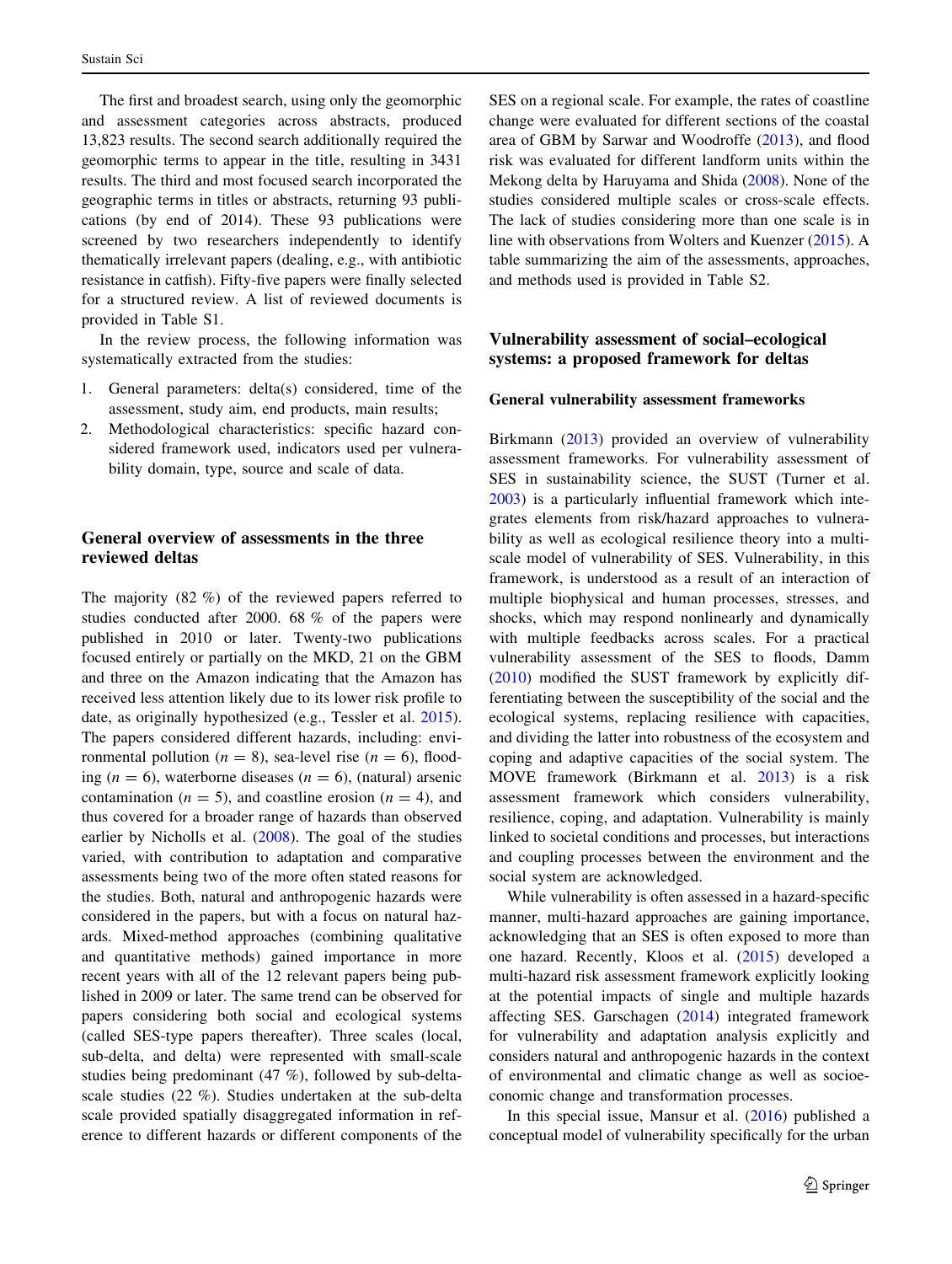areas of the Amazon Delta and Estuary. The model considers the social–ecological system as the unit of analysis and focuses on the social vulnerability in urban areas as the target of the analysis, while considering also impacts on ecosystem services. The model was applied in the context of flood risk Mansur et al. ([2016\)](#page-13-0).

Indicators are frequently used to assess vulnerability (Eriksen and Kelly [2006\)](#page-12-0). Many methods are available for indicator-based vulnerability assessments, ranging from global or national assessments (e.g., Peduzzi et al. [2009](#page-13-0); UNDP/BCPR [2004\)](#page-14-0), including the Disaster Risk Hotspots (Dilley et al. [2005\)](#page-12-0), the Global Risk Analysis (UN [2009,](#page-14-0) [2011,](#page-14-0) [2013](#page-14-0)), and the World Risk Index (Birkmann et al. [2014\)](#page-12-0) to participatory assessments at the local level (e.g., Bollin and Hidajat [2006](#page-12-0); Asare-Kyei et al. [2015](#page-11-0)).

From the 55 reviewed papers, very few used conceptual frameworks as basis for the assessment (e.g., Balica et al. [2012;](#page-11-0) Swapan and Gavin [2011\)](#page-14-0). A noteworthy exception is the framework used by Balica et al. ([2012\)](#page-11-0) to develop a flood vulnerability index for coastal cities which has the most similarities with the above-described SES frameworks. Possibly, available SES frameworks provide too little guidance for their application in the context of realworld assessments. Instead, indicator-based approaches without explicitly using an overarching framework seem to be more often applied (e.g., Composite Vulnerability Index (CVI) by de Andrade et al. [2010](#page-12-0) or the ''Water Needs Index'' (WNI) by Moglia et al. [2012](#page-13-0)). Other papers did not refer to a specific framework or index approach, but used a wide range of methodologies mostly to assess selected aspects of vulnerability either of the social, institutional, economic or the physical and ecological components of the system (e.g., Haruyama and Shida [2008;](#page-12-0) Lara et al. [2009](#page-13-0); Collins [2003](#page-12-0); Dang et al. [2011\)](#page-12-0).

# Proposed Delta-SES vulnerability assessment framework

For the purpose of delta vulnerability assessments and based on the previously described frameworks, we propose the Delta-SES framework, a simplified yet inclusive framework for multi-hazard SES risk and vulnerability assessment (Fig. [1](#page-4-0)).

The Delta-SES framework aims to synthesize key, relevant elements of the previously mentioned frameworks by:

1. focusing on the SES and acknowledging different spatial scales (Turner et al. [2003\)](#page-14-0), here from sub-delta to basin scale for the ecosystem and from districts/ provinces to countries or river basin organizations (RBOs) for the social system.

- 3. referring explicitly to multi-hazard settings and acknowledging possible tipping and transformation processes (Kloos et al. [2015\)](#page-13-0) and
- 4. considering not only natural, but also anthropogenic hazards (IPCC [2012,](#page-13-0) Garschagen [2014](#page-12-0)).

In the Delta-SES framework, the social and ecological sub-systems intersect each other by, e.g., impacts of human activities on the environment and the provision of services by ecosystems (MA [2005](#page-13-0)), and are characterized by interactions and feedbacks at various temporal and spatial scales. Although all scales are relevant and interact with each other, the essential place of the analysis is considered to be the sub-delta scale to account for the differences in vulnerability among delta sub-regions, e.g., coastal zones, floodplains, and urban areas, and the fact that different parts of a delta can be predominantly affected by different hazards. Several natural and/or anthropogenic hazards might occur at the same place, leading to interactions among hazards and impacts and/or to cascading events or impacts (Fig. [1](#page-4-0)).

The nature and magnitude of the hazard(s) as well as the vulnerability of the SES determines the impacts experienced by the SES and its sub-systems and also the risk to experience harm. Hazards might originate within a given SES (e.g., water pollution), but can also be generated outside the SES (e.g., global sea-level rise). These interactions from outside as well as SES-internal processes might lead to transformations and tipping processes, which greatly influence the vulnerability context (Fig. [1](#page-4-0)). For the definitions of the major framework elements, see Table S3.

In the present paper, the proposed Delta-SES framework provided a structure, so that all indicators identified in the reviewed papers could be included in the respective vulnerability domains. Individual indicators were classified into four different vulnerability domains: ecosystem susceptibility, social susceptibility, ecosystem robustness, and coping/adaptive capacities of the social system. Relevant abiotic features (e.g., wind, waves) were classified as part of the ecosystem for the purpose of this review. Indicators within each vulnerability domain were further assigned to sub-categories aligned with the categories (e.g., key economic sectors and services, human health, and human security) used by AR5 Working Group II: Impacts, Adaptation and Vulnerability (IPCC [2014\)](#page-13-0). In doing so, the review populated the framework with indicators which provide the basis for the analysis of the strength and weaknesses of existing indicators for an SES-based delta assessment. In the future, the framework can: guide the assessment of vulnerability in deltas in terms of identifying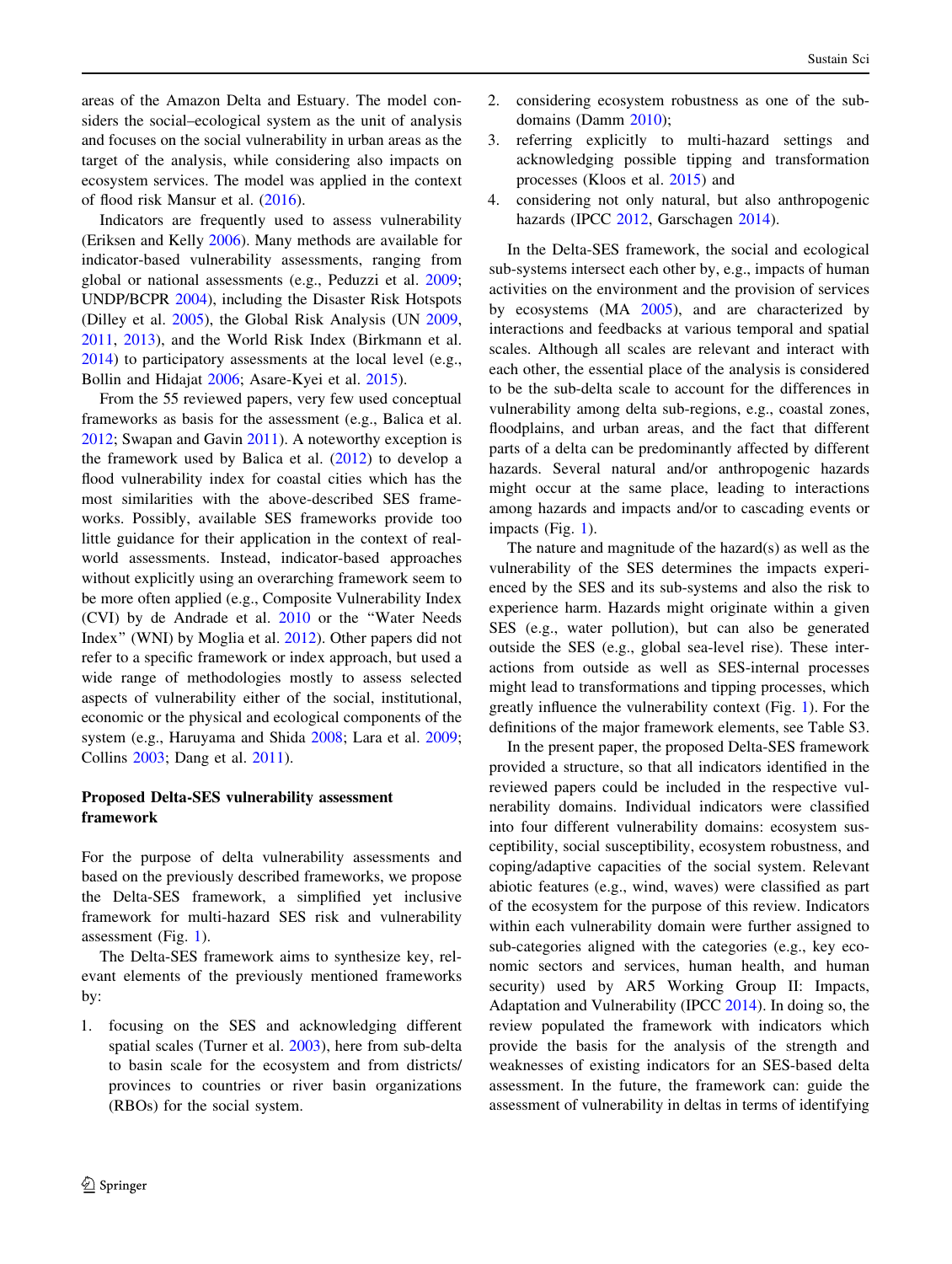<span id="page-4-0"></span>

Fig. 1 Deltas-SES framework (source: authors based on Turner et al. [2003](#page-14-0); Damm [2010;](#page-12-0) Garschagen [2014;](#page-12-0) Kloos et al. [2015\)](#page-13-0)

appropriate indicators for the different domains and combining these in a meaningful index; and foster the reproducibility/transferability of the vulnerability assessment to different delta regions. Therefore, the indicators listed below should be seen as a ''library'' of indicators, which needs to be complemented through further research and adapted to the local delta idiosyncrasies, but on which experts can draw on, using scientific reasoning, when carrying future delta vulnerability assessments.

# Assessment of indicators used in the reviewed papers

#### Quantitative overview of individual indicators used

236 different indicators were identified during the review characterizing the six sub-domains of vulnerability as described in the Delta-SES framework. Supplementary material Table S4 provides the complete list of indicators. The review yielded a greater number of indicators for the characterization of the vulnerability of the social system (84 % of all identified indicators) than for the assessment of ecosystem vulnerability. This is partially related to the relatively greater number of papers dealing with social vulnerability, but the pattern also prevails to a lesser extent in SES-type papers (Table S5).

Among the four vulnerability domains (Fig. 1), indicators for coping and adaptive capacity and social susceptibility have been used most often, while indicators of ecosystem susceptibility and robustness are underrepresented even in SES-type studies (Fig. [2](#page-5-0)a). Ecosystem-related indicators were rarely used in both the Mekong and the Ganges–Brahmaputra–Meghna delta. Therefore, for a balanced SES-assessment, efforts to develop and use suitable indicators for the assessment of ecosystem susceptibility and robustness need to be enhanced.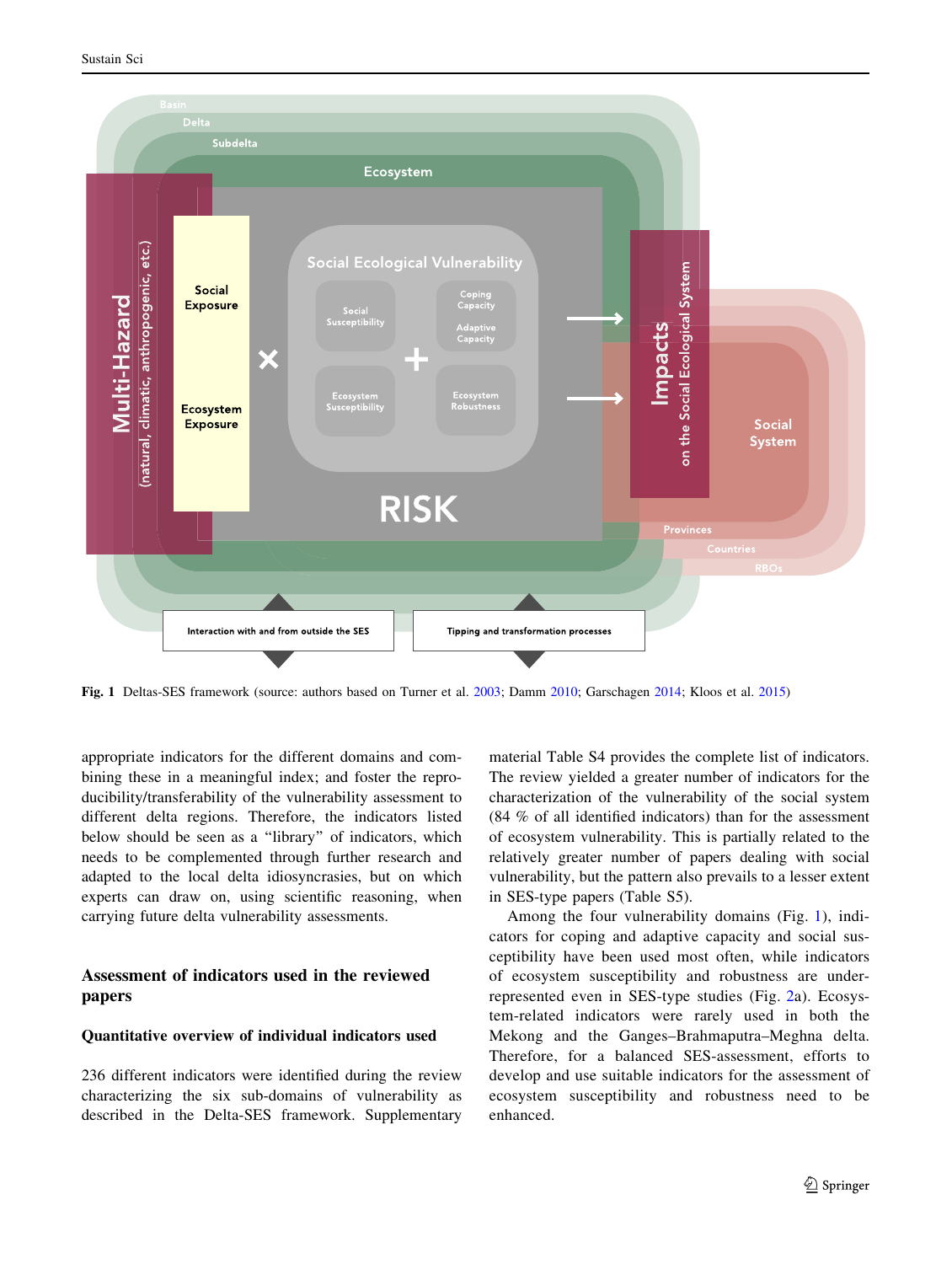<span id="page-5-0"></span>Fig. 2 a Comparison of the share of indicators dealing with the four vulnerability domains in SES-type papers vs. all reviewed papers. b Comparison of the share of indicators dealing with the four vulnerability domains in the papers related to the Mekong Delta (MKD) and Ganges– Brahmaputra–Meghna Delta (GBM)



## Qualitative assessment of indicators used

# Model deltas: overview of indicators used in the reviewed papers

In the MKD, the hazards most considered in the reviewed papers were environmental pollution (6 papers), sea-level rise (5 papers), (natural) arsenic contamination (4 papers), and health-related hazards (3 papers).

Social susceptibility was assessed by indicators related to livelihoods (3 indicators, 2 papers) and practices causing or preventing the spread of waterborne diseases (10 indicators, 3 papers). Only one study used an indicator related to ecosystem robustness. Adaptive capacity was mainly represented by indicators related to social adaptation options (26 indicators, 4 papers), whereas indicators related to individual behavior were the most important (23 indicators, 3 papers). Additionally, indicators for structural and physical adaptive capacity were abundant (13 indicators, 5 papers). Overall, the assessment indicators reflect well the threat posed by water pollution to the MKD (Sebesvari et al. [2012](#page-14-0)) and the fact that it is a very intensively cultivated delta with a relatively low degree of urbanization. Interestingly, however, aquaculture-related vulnerabilities were not extensively addressed, despite its relevance to the region.

In the GBM Delta, the most considered hazards were cyclones and storms (8 papers), (natural) arsenic contamination (3 papers), coastline retreat (3 papers), and flooding (3 papers). Similarly to the MKD, social susceptibility was mainly assessed by considering livelihoods (24 indicators, 8 papers) and health-related indicators (17 indicators, 5 papers). Ecosystem susceptibility was mainly assessed with indicators related to aquatic ecosystems (6 indicators, 3 papers) by referring to habitat degradation and water quantity and quality issues. One study considered biodiversity as an indicator for ecosystem robustness. Coping and adaptive capacity was mainly related to social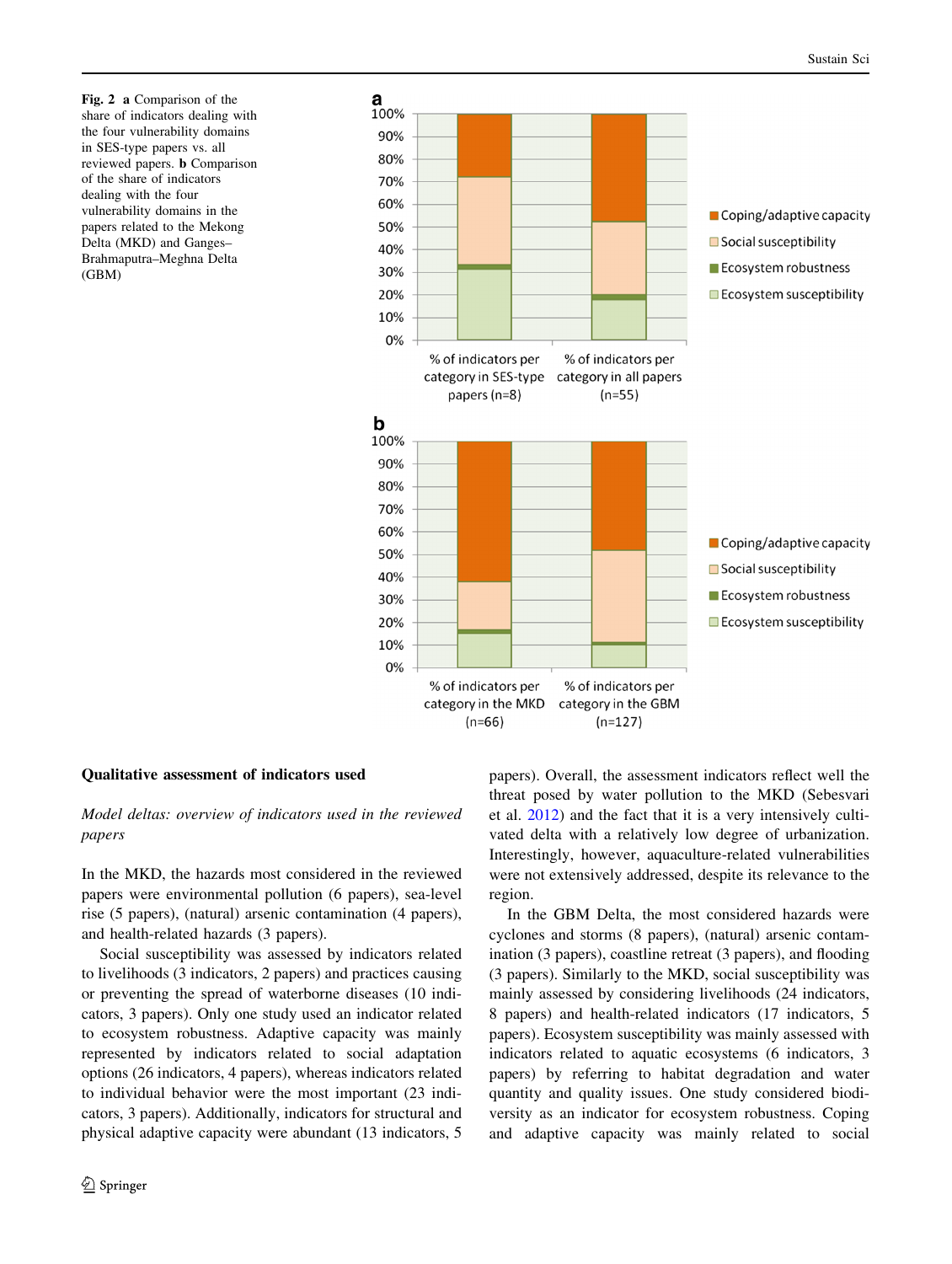adaptation options: (29 indicators, 7 papers) educational options being dominant (19 indicators, 7 papers). Similarly to the MKD, structural and physical adaptation options played the second largest role (22 indicators, 6 papers).

For the Amazon Delta, a low number of studies were retrieved by the structured search. The low number of available studies shows that the Amazon is not (yet) in the focus of vulnerability studies, as it is not considered to be widely at high risk. The three studies reviewed considered environmental pollution, waterborne diseases, and coastline retreat as hazards. Ecosystem susceptibility was related mainly to abiotic factors such as geomorphological features of the areas and oceanic wave characteristics. Similarly to the MKD and the GBM, livelihood-related indicators dominated social susceptibility assessments, while fishbased multimetric indices were used to characterize ecosystem robustness. Coping and adaptation indicators were rare and referred to structural and physical adaptation options (2 indicators, 1 paper) or to social (educational) options (1 indicator, 1 paper).

#### Overlapping indicators among the three deltas

To develop a set of relevant indicators to populate the Delta-SES framework, the indicators recorded in the reviewed papers were assessed to identify common patterns among deltaic regions. In a first step, indicators which were used in exactly the same manner in more than one delta were extracted. Overlapping indicators mainly described social susceptibility and adaptive capacity. For social susceptibility, the following indicators were used in more than one delta: income, share of population of working age  $(\%)$ , age (year), and size of landholdings (ha). For adaptation, the only overlapping indicator was the number of livelihood streams. Although few indicators overlapped, a closer look at the list of indicators (Table S4) revealed a large degree of similarities, with different indicator formulations being used to point to similar characteristics of an SES. This means that single studies might have used different indicators, but many of them are clustered in categories which could be used for standardized assessments in the future. The clusters are discussed in the next section.

#### Indicators related to ecosystem vulnerability

A full list of the indicators used in the papers is provided in Table S4 in the supplementary material. Table [1](#page-7-0) shows a selection of indicators aiming to provide one illustrative example for each indicator category. The indicators address four main ecosystem types in the context of ecosystem susceptibility: aquatic ecosystems (natural and aquaculture) and terrestrial ecosystems (natural and agro-ecosystems). In general, the susceptibility of an ecosystem is influenced by the status and dynamics of the habitat (destruction, degradation, and fragmentation) as well as its biodiversity status. For terrestrial ecosystems, for example, different land cover types vary in terms of their susceptibility to saltwater intrusion; vegetation with shallow roots cannot withstand storms or erosion. The susceptibility of agro-ecosystems is determined, e.g., by the crop varieties, and the time and length of the growing season. These characteristics influence the impact of different hazards on yield and crop quality (e.g., indicators used by Nguyen et al. [2012\)](#page-13-0). While destruction and degradation were considered to some extent, indicators referring to habitat fragmentation and biodiversity were missing in the assessments.

The susceptibility of natural aquatic ecosystems involved indicators belonging to three different dimensions: habitat destruction, degradation (declining water quality, often in context of favorable conditions for waterborne diseases), and changing water quantity. Concerning habitat destruction, changes in the extent of mangrove and wetland areas have often been studied in general as well as in delta-specific papers (e.g., by Shearman et al. [2013](#page-14-0)), indicating that this form of habitat degradation is of serious cross-delta concern. Water quality was assessed, e.g., by water temperature, pH, turbidity, and salinity of aquatic reservoirs and estuaries (e.g., Collins [2003](#page-12-0); Lara et al. [2009\)](#page-13-0), while water quantity was assessed, e.g., by the monthly inflow to a reservoir under different climate scenarios  $(m^3)$  (Mondal and Wasimi [2007](#page-13-0)). Surprisingly for these deltaic systems, only few studies dealt with the susceptibility of aquaculture, the decline in pond productivity being the main indicator used (e.g., Swapan and Gavin [2011](#page-14-0)).

The susceptibility of an ecosystem also depends on factors related to abiotic parameters such as geologic, geomorphologic, and oceanographic factors. The review showed that indicators such as the extent of land subsidence (mm/year) (e.g., Balica et al. [2012\)](#page-11-0), the slope of the coast (degrees) (e.g., Vermaat and Eleveld [2012](#page-14-0)), the tidal pattern and wave climate (e.g., Oliveira et al. [2011](#page-13-0)), as well as sediment supply (Pruszak et al. [2002\)](#page-14-0) were relevant in assessments. The review result is also supported by other papers which recognize land subsidence as highly relevant for the vulnerability of deltas to flooding worldwide in combination with sediment trapping in reservoirs upstream and sea-level rise (Syvitski et al. [2009\)](#page-14-0). Torresan et al. [\(2012](#page-14-0)) provided a number of vulnerability indicators related to abiotic factors such as coastal slope, sediment budget, dunes, and mouth typology when assessing coastal vulnerability to sea-level rise inundation, storm surge flooding, and coastal erosion in the coastal area of the North Adriatic Sea.

The robustness of deltaic ecosystems has been rarely evaluated. Viana et al. [\(2012](#page-15-0)), for example, used fish-based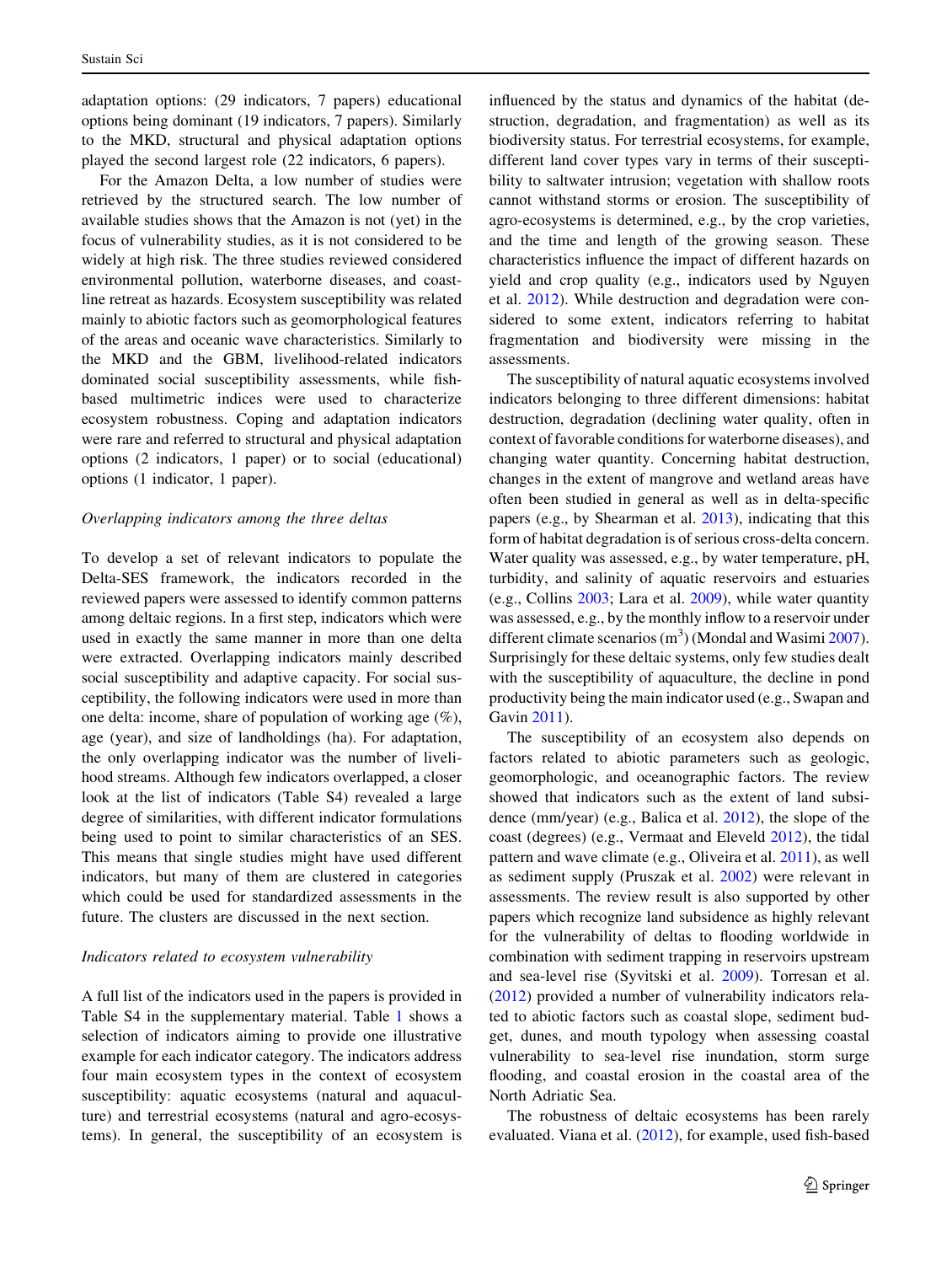<span id="page-7-0"></span>Table 1 Illustrative example indicators used or suggested by the reviewed papers for ecosystem vulnerability assessments

|                                 | Indicators                                                                                         |  |
|---------------------------------|----------------------------------------------------------------------------------------------------|--|
| <b>Ecosystem susceptibility</b> |                                                                                                    |  |
| Aquatic ecosystem               |                                                                                                    |  |
| Habitat destruction             | Net increase/decrease in mangrove area $(\%)$                                                      |  |
| Water quantity                  | Volume of water storage in the reservoir for different climate scenarios (m3)                      |  |
| Water quality                   | Salinity of the water of the aquatic reservoir $(g/I)$                                             |  |
| Aquacultural ecosystem          |                                                                                                    |  |
| Pond aquaculture                | Pond productivity (fry or fish/ha)                                                                 |  |
| Terrestrial ecosystem           |                                                                                                    |  |
| Lan duse change                 | Percentage of change in major land use categories $(\%)$                                           |  |
| Agroecosystem                   |                                                                                                    |  |
| Cropping system                 | Rice variety of land use class (Jasmine85/OM1940/IR50404/HD1/OM2514/etc.) (categorical)            |  |
| Abiotic sphere                  |                                                                                                    |  |
| Geology                         | Subsidence (mm/year)                                                                               |  |
| Geomorphology                   | Coastal slope (deg)                                                                                |  |
| Tidal patterns and wave climate | Maximal speed of tidal currents (m/s)                                                              |  |
| Fluvial suspension supply       | Mean accumulation rate (cm/year)                                                                   |  |
| <b>Ecosystem robustness</b>     |                                                                                                    |  |
| Aquatic ecosystem               |                                                                                                    |  |
| Fish-based multimetric indices  | Estuarine biotic integrity index (EBI) $(-)$                                                       |  |
| Terrestrial ecosystem           |                                                                                                    |  |
| Habitat destruction             | Percentage of vegetation loss $(\%)$                                                               |  |
| Agroecosystem                   |                                                                                                    |  |
| Farm management strategies      | Percentage of farmer-managed populations of rice varieties grown (vs. Genebank conserved) ( $\%$ ) |  |

Please refer to Table S4 for the full list of indicators as well as for the references. Note that indicators might point to positive or negative features of vulnerability and in some cases might also differ by hazards

metrics such as abundance biomass comparison (abc); biological health index; estuarine fish community, transitional fish classification, and estuarine biotic integrity.

#### Indicators related to social vulnerability

A full list of the indicators used in the papers is provided in Table S4 in the supplementary material. Table [2](#page-8-0) shows a selection of indicators aiming to provide one illustrative example for each indicator category. For the purpose of this review, the indicators for social susceptibility were clustered into five categories (livelihoods and poverty, human health, key economic sectors and services, human security, and urban areas), following the structure used in IPCC ([2014\)](#page-13-0). The reviewed papers offered a broad range of indicators addressing livelihood susceptibility and poverty. Indicators related to income (e.g., Dang et al. [2011](#page-12-0)), the ability to generate income influenced by disability, age structure, and gender (e.g., Balica et al. [2012;](#page-11-0) Islam et al. [2014a](#page-13-0)) assets (e.g., Saroar and Routray [2011](#page-14-0)), and dependency on climate-sensitive livelihood sources such as aquaculture and agriculture (see, e.g., Paul et al. [2012\)](#page-13-0) were frequently used. Indicators related to human health addressing, e.g., health impacts of storms and floods (e.g., Mallick et al. [2011](#page-13-0)), food and waterborne diseases, and arsenic contamination were used frequently (e.g., Chatterjee et al. [2010](#page-12-0)). Hygienic practices (e.g., Herbst et al. [2009](#page-12-0); Few et al. [2013\)](#page-12-0) as well as the quantity of consumed total arsenic via drinking water and rice consumption (Chatterjee et al. [2010](#page-12-0)) were important factors considered in studies whenever referring to the above-mentioned health threats. This is certainly driven by the fact that the population of the GBM—and to a lesser extent also the MKD—is highly exposed to arsenic-contaminated groundwater as well as to polluted surface water. High temperatures combined with low coverage rate of improved sanitation further exacerbate the prevalence of waterborne diseases. The use of a great number of related indicators is thus meaningful.

Regarding key economic sectors and services, the reviewed papers mainly focused on water and energy supply, transportation infrastructure, and construction and housing, which have clear implications for the susceptibility of the SES. For example, the capacity of the water supply system to continue delivering services during and in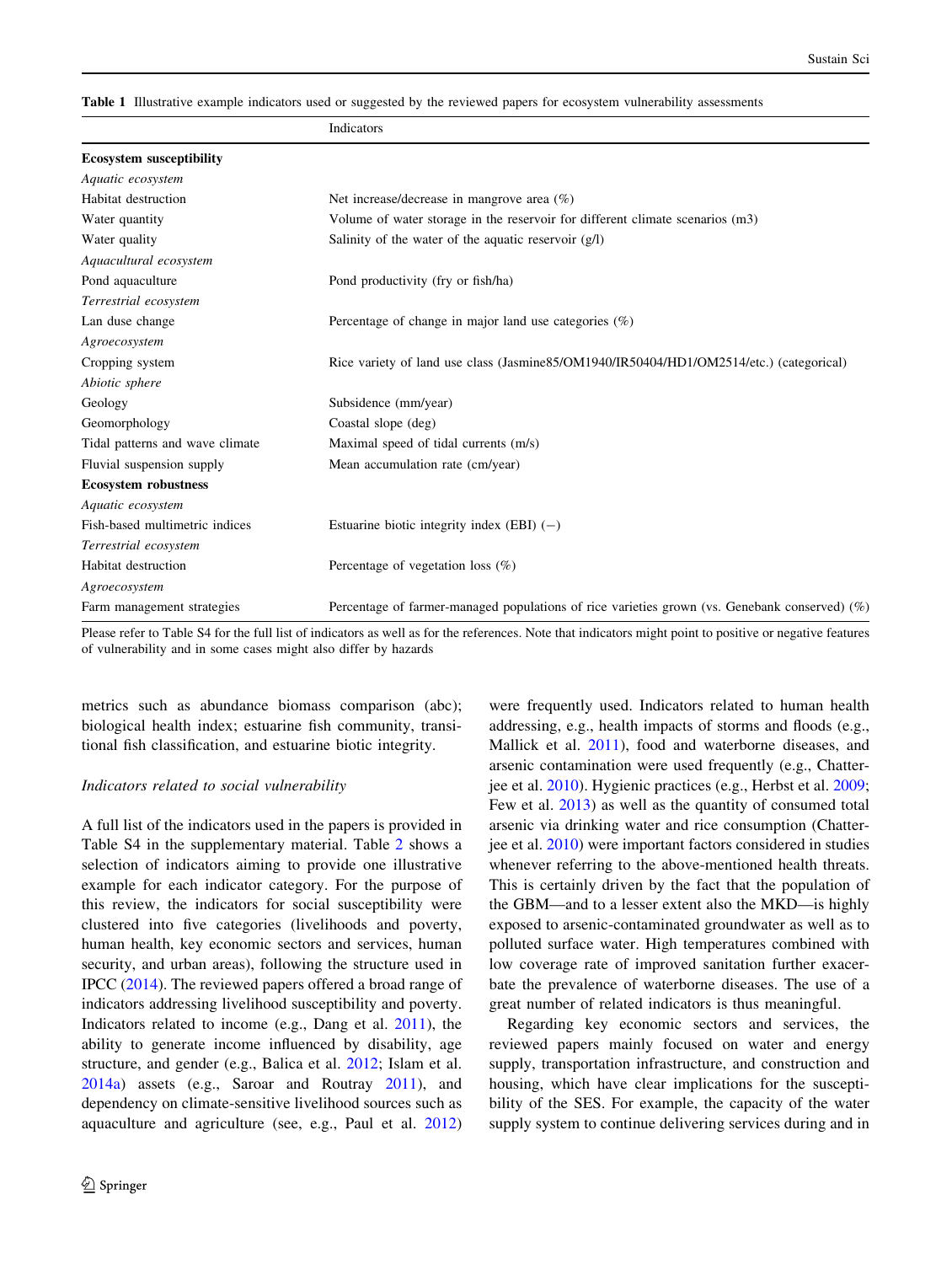# <span id="page-8-0"></span>Table 2 Illustrative example indicators used or suggested by the reviewed papers for social vulnerability assessment

| Social susceptibility                                                                                                                   | Indicator                                                                                     |
|-----------------------------------------------------------------------------------------------------------------------------------------|-----------------------------------------------------------------------------------------------|
| Urban areas                                                                                                                             |                                                                                               |
| Urbanization, population density, and population growth                                                                                 | Population density (n/km2)                                                                    |
| Key economic sectors and services                                                                                                       |                                                                                               |
| Aggregate measures of public infrastructure                                                                                             | Density of public infrastructure (m/ha)                                                       |
| Water supply                                                                                                                            | Volume of water storage in the reservoir (m3)                                                 |
| Transportation infrastructure                                                                                                           | Roads (km)                                                                                    |
| Housing/settlement characteristics                                                                                                      | Quality of house (categorical)                                                                |
| Livelihoods                                                                                                                             |                                                                                               |
| Income                                                                                                                                  | Income (amount of money/household/year)                                                       |
| Disability                                                                                                                              | Percentage of disabled persons $(\%)$                                                         |
| Age                                                                                                                                     | Age (years)                                                                                   |
| Gender                                                                                                                                  | Percentage of male-headed household $(\%)$                                                    |
| Household size                                                                                                                          | Homestead/household size (number of persons)                                                  |
| Assets                                                                                                                                  | Landholdings (ha)                                                                             |
| Dependency on climate-sensitive income sources                                                                                          | Percentage of population primarily living on fishing $(\%)$                                   |
| <b>Human security</b>                                                                                                                   |                                                                                               |
| Land conflicts                                                                                                                          | Land conflicts per year $(n)$                                                                 |
| Human health                                                                                                                            |                                                                                               |
| Health impacts due to storms and floods                                                                                                 | Percentage of population with access to cyclone shelter/<br>primary school (%)                |
| Food and waterborne diseases                                                                                                            | Percentage of households indicating ownership of a<br>sanitary facility (%)                   |
| Arsenic- and salt-related health impacts                                                                                                | Arsenic consumption through drinking water (mg/L)                                             |
| Coping and adaptive capacity                                                                                                            |                                                                                               |
| Structural and physical options                                                                                                         |                                                                                               |
| Engineered and built environment                                                                                                        | Existence of structural measures such as dikes (binary)                                       |
| Services (e.g., recovery relief, social networks, water management<br>system, electricity, transportation, social capital index $(-)$ , | Percentage of households that received emergency recovery<br>relief $(\% )$                   |
| medical services, access to market)                                                                                                     | Percentage of population using unsafe sources of drinking<br>water $(\% )$                    |
|                                                                                                                                         | Percentage of population with no access to electricity $(\%)$                                 |
|                                                                                                                                         | Percentage of population with accessibility of paved road<br>$(\%)$                           |
|                                                                                                                                         | Percentage of population with access to primary health care<br>center $(\% )$                 |
|                                                                                                                                         | Percentage of population with access to rural markets $(\%)$                                  |
| Social adaptation                                                                                                                       |                                                                                               |
| Educational adaptation options                                                                                                          |                                                                                               |
| Past adaptation experience                                                                                                              | Percentage of population that frequently adapts to salinity<br>intrusion $(\% )$              |
| Awareness level                                                                                                                         | Percentage of households that attended disaster<br>preparedness training/program before/after |
| Disaster $(\%)$                                                                                                                         |                                                                                               |
| <b>Education</b> services                                                                                                               | Percentage of population per education level $(\%)$                                           |
| Informational adaptation options                                                                                                        |                                                                                               |
| Hazard mapping                                                                                                                          | Flood hazard mapping (ordinal)                                                                |
| Early warning                                                                                                                           | Percentage of households that received a warning message<br>(%)                               |
| Behavioral adaptation options                                                                                                           |                                                                                               |
| Psychological factors reflecting the adaptation intentions of farmers                                                                   | Perceived self-efficacy and adaptation efficacy (ordinal)                                     |
| Autonomous adaptation strategies and risky behavior                                                                                     | Percentage of farmers who reinforced or relocated their<br>houses $(\%)$                      |
| Alternative income-generating activities                                                                                                | Number of livelihood streams (n)                                                              |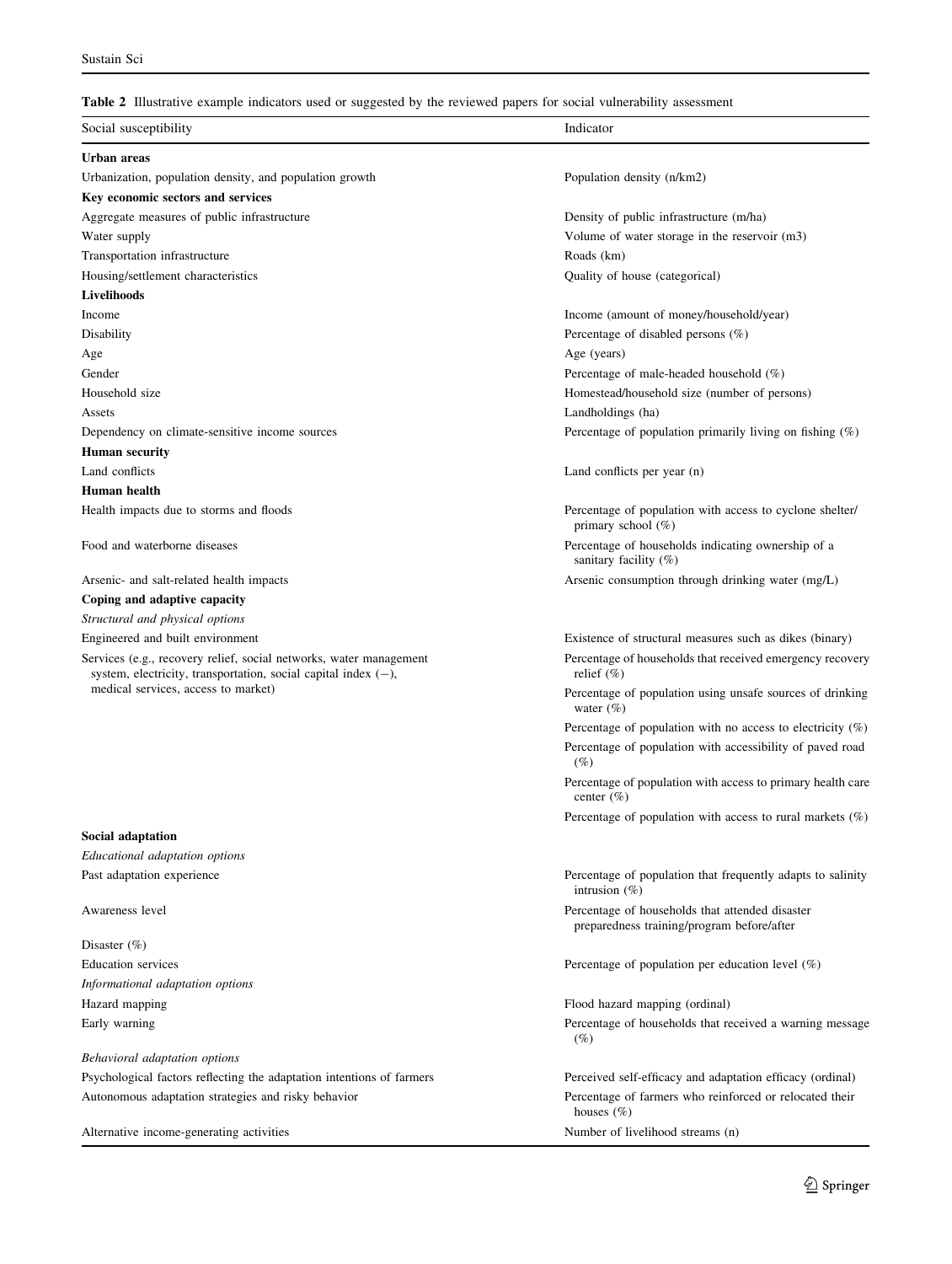| <b>Table 2</b> continued    |                                                                                                             |  |
|-----------------------------|-------------------------------------------------------------------------------------------------------------|--|
| Social susceptibility       | Indicator                                                                                                   |  |
| Institutional adaptation    |                                                                                                             |  |
| Economic adaptation options | Percentage of farmers who bought insurance $(\%)$                                                           |  |
| Laws and regulations        | Percentage of boats that are equipped according to the<br>license regulations (enforcement of safety codes) |  |

Please refer to Table S4 for the full list of indicators as well as for the references. Note that indicators might point to positive or negative features of vulnerability and in some cases might also differ by hazards

the aftermath of (potential) hazards was assessed by a series of indicators by Mondal and Wasimi [2007](#page-13-0) and Trinh et al. [2012](#page-14-0). Aggregate indicators such as the density of public infrastructure and length of road systems were also common (e.g., Dang et al. [2011](#page-12-0), Bhuiyan and Dutta [2011](#page-11-0)).

The housing sector was a major focus in the studies and many indicators were used to assess, e.g., the quality (Islam et al. [2014b\)](#page-13-0), and the density of housing (Dang et al. [2011](#page-12-0)), or the relative extent of the uncontrolled planning zone (Balica et al. [2012\)](#page-11-0). Swapan and Gavin ([2011\)](#page-14-0) investigated how the threats to livelihoods, culture, migration, and conflicts impact human security following salinity intrusion using a broad range of indicators including the number of land conflicts per year, the number of conflicts due to non-payment, and the share of migration driven by poverty.

Given the particularities of urban areas, the rapid pace of urban growth and increasing intra-inequalities (Szabo et al. [2015b;](#page-14-0) Szabo [2015](#page-14-0)), vulnerabilities related to urbanization processes need to be assessed separately. Accordingly, various authors used corresponding indicators such as urban population growth (Balica et al. [2012\)](#page-11-0) or population density (Dang et al. [2011\)](#page-12-0). Nevertheless, urban vulnerability was rather underrepresented in the studies. This might be a shortcoming given that many deltas, for example the Amazon (78.5 %, IBGE [2010\)](#page-12-0), have a high rate of urbanization combined with poverty and low levels of infrastructure coverage, which have a potential to create high levels of vulnerability in these deltas—especially in the densely populated areas (see also Mansur et al. in this special issue). This might create future risk even in areas where current exposure to hazards is low, such as in the Amazon.

The reviewed papers provide a great variety of indicators related to coping and adaptive capacities within the deltaic areas. Related indicators were clustered into three different categories: structural and physical adaptation, social adaptation, and institutional adaptation (Noble et al. [2014\)](#page-13-0). The structural and physical adaptation options are defined as options that ''are discrete, with clear outputs and outcomes that are well defined in scope, space and time'' (Noble et al. [2014](#page-13-0)) and include engineered and built environment options, technological options, and ecosystem-based options. None of the papers dealt with ecosystem-based options such as restoration of mangrove forests or maintenance of coral reefs for protection from coastal hazards. The vast majority of indicators were related to social options such as the provision of exposed populations with public services, including recovery relief, water supply services, electricity supply, waste treatment, transportation services, and medical services. More than half of these indicators were related to water supply, mainly addressing the share of the population without access to safe drinking water sources (e.g., Moglia et al. [2012;](#page-13-0) Few et al. [2013](#page-12-0); Mallick et al. [2011](#page-13-0)), the wastewater investment options (Trinh et al. [2012\)](#page-14-0), and the share of population with access to (useful) irrigation services (Dang et al. [2014\)](#page-12-0). Concerning coping and adaptation, safe water supply is of crucial importance and was considered with respect to increasing temperatures and reduction of precipitation (e.g., Trinh et al. [2012](#page-14-0)), public health (e.g., Few et al. [2013\)](#page-12-0), and in support of the recovery process after major hazards events (e.g., Mallick et al. [2011](#page-13-0)).

In addition, adaptive capacity is also fostered by options targeting vulnerability reduction of disadvantaged groups using educational, informational, and behavioral measures (Noble et al. [2014](#page-13-0)). Accordingly, a multitude of studies assessed indicators related to education, past experience, and the awareness level to capture the local coping and adaptive capacity. Most indicators related to the education category were categorical indicators related to the awareness and preparedness level (e.g., Balica et al. [2012](#page-11-0)) or relevant population proportions, e.g., the share of the population aware of the fact that water of low quality might cause diseases (Herbst et al. [2009](#page-12-0)). Only few studies used indicators related to the access to hazard and vulnerability maps.

A large number of papers focused on adaptation strategies or on the evaluation of psychological factors leading to behavioral changes. Within the adaptation context, livelihood diversification was most often investigated through indicators such as the number of livelihood streams (e.g., Islam et al. [2014b;](#page-13-0) Bosma et al. [2012\)](#page-12-0) or the income that can be generated from non-fishery-based activities (Islam et al. [2014a\)](#page-13-0). To assess agricultural adaptation, e.g., the percentage of farmers adapting to climate change by early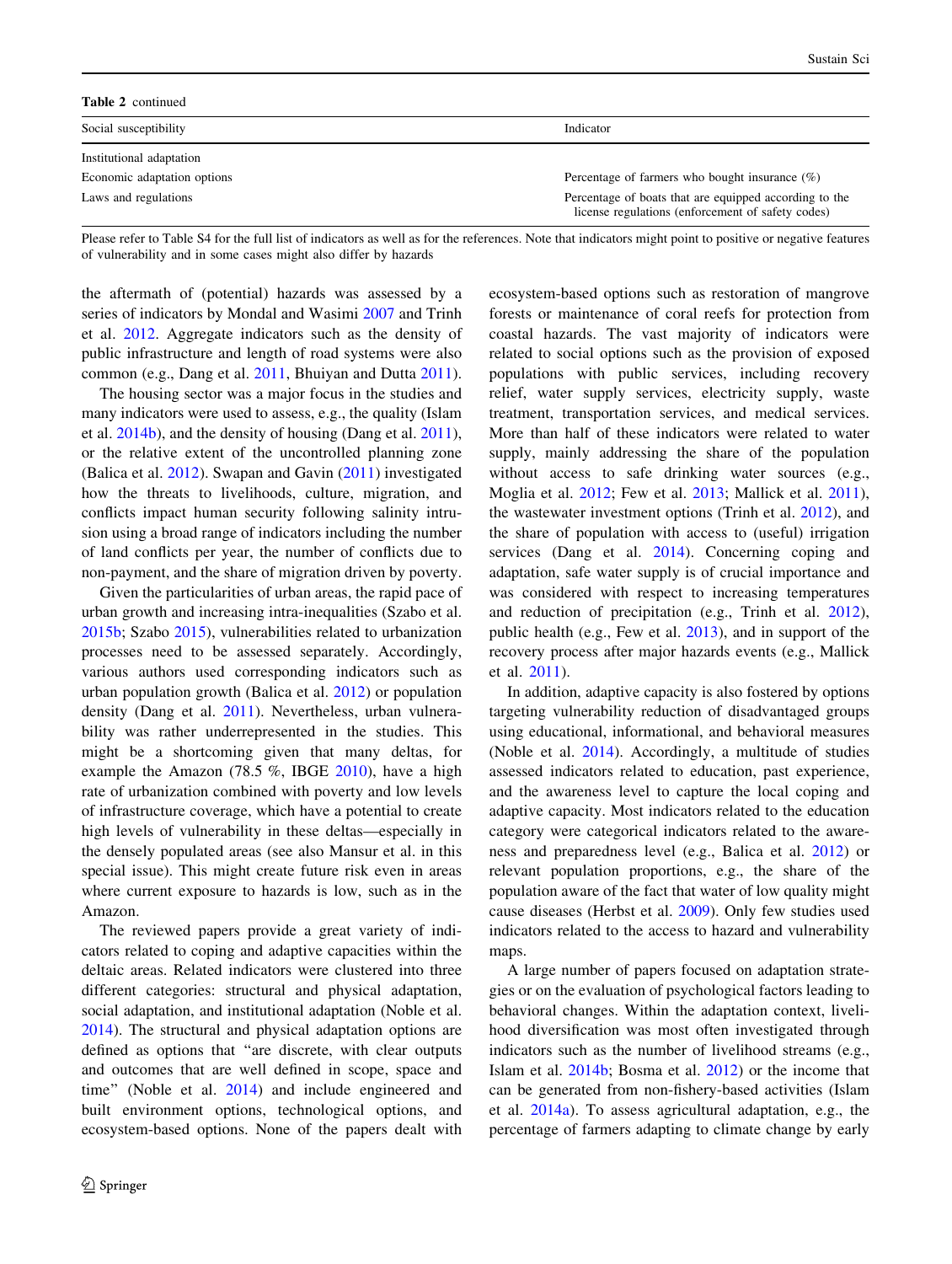planting or harvesting, investing in water storage or changing water use practices (Dang et al. [2014](#page-12-0)) were used.

Adaptive capacity is influenced by various institutional measures such as economic instruments, laws and regulations, and government policies and programs (Noble et al. [2014\)](#page-13-0). Most indicators were related to economic instruments such as insurance arrangements (Dang et al. [2014\)](#page-12-0) and access to formal bank credit (Islam et al. [2014a](#page-13-0)). Finally, capacity building and strengthening of institutions are of major importance for adaptation (Noble et al. [2014](#page-13-0)). This dimension has been captured by, e.g., the management capacity for the sectors' disaster risk reduction, readiness, responses, and recovery (Islam et al. [2013](#page-13-0)).

## Discussion and outlook

This paper provides a systematic review of indicators used in vulnerability assessments in three globally relevant deltas–the Mekong, the Ganges–Brahmaputra–Meghna, and the Amazon. The proposed Deltas-SES vulnerability assessment framework guided the structured review of 55 papers. As an outcome, the framework was populated with 236 indicators that were assigned to vulnerability domains following Fig. [1](#page-4-0). However, not all indicators are meant to be used in a single assessment which would likely lead to an inflationary number of (possibly highly correlated) indicators as criticized by, e.g., Meier [\(2009](#page-13-0)). Instead, these indicators serve as an ''indicator library'' constructed to provide an entry point for future delta assessments. However, knowledge of the specific delta context is needed before any of the indicators can be transferred to another delta-SES than the MKD, GBM, or Amazon. For example, the category ''dependency on climate-sensitive production forms'' is clearly influenced by the production forms and, thus, highly delta and even sub-delta specific.

A closer look at the indicator list (Table S4) shows that based on the review only, not all vulnerability domains could be populated appropriately (Fig. [2](#page-5-0)a). This is likely influenced by potential biases resulting from the review search terms, the prevalence of general papers using oversimplified indicators, or papers dealing with very specific and localized issues. However, there is also a more general, underlying pattern which can be observed in research, linking social and ecological research. While coupling both sub-systems is seen as a priority area of research to give more in-depth and dynamic insights into the functioning of (deltaic) systems (Dearing et al. [2015](#page-12-0)), in fact this review showed that social–ecological assessments are seldom implemented. Even in SES-type studies, indicators for social susceptibility and coping and adaptive capacities overwhelm those for the ecosystems (Fig. [2](#page-5-0)). Clearly, more effort is needed in the future to truly integrate ecological and social indicators in SES vulnerability assessments and, equally importantly, to consider the interactions of the two sub-systems through the consideration of indicators addressing (1) specific ecosystem services and (2) the impacts of human activities on ecosystems (these being already more prevalent), the two being linked through feedback loops. This is especially the case for ecosystem robustness, whereas ecosystem susceptibility was covered to a certain extent. Overcoming the prevailing emphasis of social over ecological components would definitely help to address sustainability concerns rooted in biophysical processes as much as their interaction with the social system (Epstein et al. [2013](#page-12-0)). A more thorough use of SES-based assessments would be definitely helpful. Brondizio et al. [\(2016](#page-12-0)) shows in this special issue how actionable information for policy makers can be framed using an SES-based conceptual delta model, e.g., to diagnose collective action problems in deltas.

Additionally, when assessments are carried out in the three deltas, they are mostly for single hazards only. When compared with earlier observations (Nicholls et al. [2008](#page-13-0); Torresan et al. [2008](#page-14-0)), the review clearly showed that research has started focusing on multiple hazard types and assessment scales, clearly pointing to the diversity of threats these regions face. Nevertheless, hazards are still mainly tackled individually. Single-hazard assessments can lead to partial information and, in worst case scenarios, to maladaptation, as actions to reduce the vulnerability to one hazard could also lead to increased vulnerability to other hazards and thus to risk–risk trade-offs (Renn [2008](#page-14-0)). Examples of maladaptation in a multi-risk setting are flood protection embankments that isolate the coastal plain from its natural sediment source. For example, in the tidally influenced areas of the Ganges–Brahmaputra delta, embankments (polders) have prohibited sedimentation processes. This has caused 1–1.5 m land subsidence over the past 5 years, whereas adjacent natural mangrove forest areas have kept pace with sea-level rise (Auerbach et al. [2015](#page-11-0)).

Besides single-hazard assessments, the majority of studies have focused on specific small-scale case study areas within a delta. Deltas are heterogeneous in terms of biophysical as well as social, cultural, and political characteristics, and in terms of threats different regions in a delta face. Local assessments therefore provide specific information which is often not up-scalable or reproducible in different social or environmental settings. Delta-wide assessments do not allow us to capture the spatial heterogeneity in terms of social and environmental dimensions inherent to deltas' SES (Torresan et al. [2008](#page-14-0); Birkmann et al. [2010\)](#page-11-0). All these approaches provide useful information in terms of specific problems or general perspectives, but have limitations in terms of actionable information for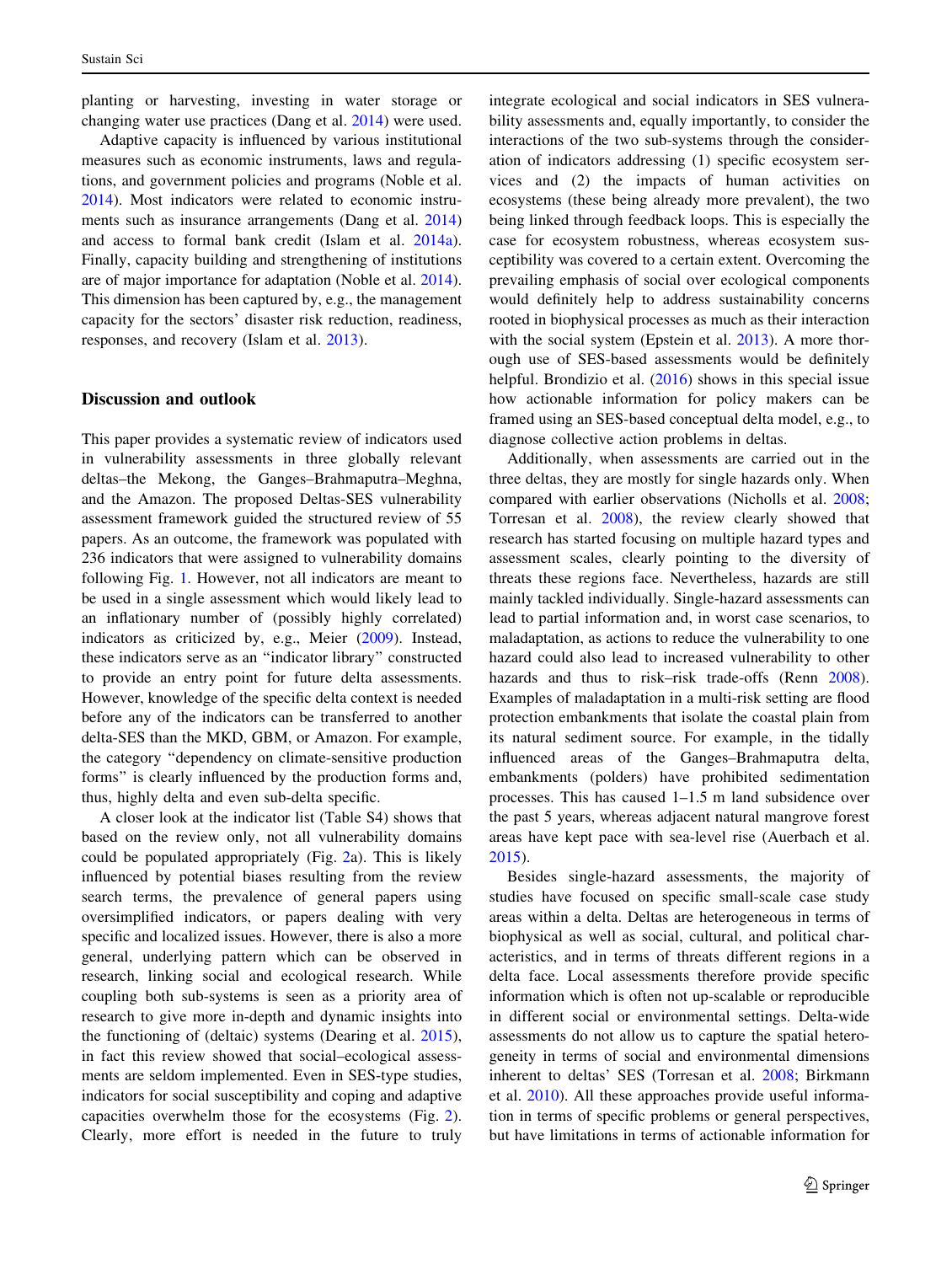<span id="page-11-0"></span>local policy makers which would be best served by multihazard approaches accounting for the specific vulnerability profiles of sub-delta areas. There is a movement toward this direction manifested, e.g., in the Mekong Delta Plan which divides the delta into three regions with respective development trajectories proposed (Royal HaskoningDHV [2013\)](#page-14-0).

The limitations of this review include the fact that the combination of certain search terms also produced results dealing with very specific and localized issues, including some papers which only referred to the three reviewed deltas but not focusing on them. Through this approach, some of the well-known publications dealing with delta vulnerability such as Syvitski et al. ([2009\)](#page-14-0) on the vulnerability of deltas to flooding (''sinking deltas'') or Birkmann et al. (2010) on vulnerability profiles in the Mekong Delta could not be retrieved. Likewise, gray literature was not captured in the review, although some provide valuable approaches to deriving social–ecological indicators sets for vulnerability assessments in deltas (e.g., Bucx et al. [2010](#page-12-0) and IMHEN [2010](#page-12-0)). Some of these papers and reports were, however, considered in our discussions. Additionally, the review scheme was also applied to these reports (e.g., Bucx et al. [2010](#page-12-0); IMHEN [2010\)](#page-12-0) to cross-check the outcome of the structured review. These publications were found to be a rich source of indicators, but the overall outcome was similar as achieved based on the 55 reviewed journal publications.

We paid special emphasis on three tropical/subtropical deltas, and therefore not all vulnerability aspects relevant for deltas globally might have been addressed. For example, polar deltas face different threats such as coastal erosion and melting of permafrost, leading, e.g., to the release of greenhouse gases such as methane and loss of established ice road and frozen coast connections (Ullmann et al. [2014\)](#page-14-0). However, these deltas are typically only sparsely populated. This is to underline that there is a large variety of river deltas globally, and large differences in the social–ecological systems exist depending, e.g., on the size of the delta, climate zone, and population density. However, due to the great variety of different hazards the indicators we assessed responded to, we propose to use the hazards as entry point for the assessment and use of the respective indicators in a hazard-specific way. The range of hazards covered can be subsequently extended by considering further deltas with their specific hazard and risk patterns.

Despite these limitations, the structured review provides a broad overview of indicators used to assess the vulnerability of delta systems to various threats. The long list of indicators we identify clearly shows the disparity in the assessments' purposes and methodologies. However, the overlapping indicators or indicator categories also point to

communalities which can serve as a basis to develop a library of indicators appropriate for comparisons of vulnerability across deltas, but also of vulnerabilities at the sub-delta scale. The present paper is designed as the first step in a research process. In a consecutive step, the indicator list will be assessed and extended based on stakeholder consultations in the three deltas following the proposed Delta-SES framework to finally propose a reduced and coherent list of indicators that can be used for vulnerability assessment at the sub-delta scale. This will allow capturing the nature of the indicators better (i.e., if they are process or impact oriented) and also to perform a causal analysis between hazards, impacts, and vulnerabilities for a better integration of local knowledge and ultimately for the sustainable development of deltas globally under changing environmental and societal conditions.

Acknowledgments The research is part of the international Belmont Forum project BF-DELTAS ''Catalyzing action toward sustainability of deltaic systems with an integrated modeling framework for risk assessment'' funded in part by the German Research Foundation (DFG) (Grant no.RE 3554/1-1) and NERC (Grant no. NE/L008726/ 1). Zita Sebesvari and Fabrice Renaud would like to acknowledge the funding provided by DFG. We are grateful to the two anonymous reviewers for their constructive feedback.

#### References

- Abdullah HM, Mahboob MG, Banu MR, Seker DZ (2013) Monitoring the drastic growth of ship breaking yards in Sitakunda: a threat to the coastal environment of Bangladesh. Environ Monit Assess 185:3839–3851. doi[:10.1007/s10661-012-2833-4](http://dx.doi.org/10.1007/s10661-012-2833-4)
- Asare-Kyei AK, Kloos J, Renaud FG (2015) Multi-scale participatory indicator development approaches for climate change risk assessment in West Africa. Int J Disaster Risk Reduct 11:13–34. doi[:10.1016/j.ijdrr.2014.11.001](http://dx.doi.org/10.1016/j.ijdrr.2014.11.001)
- Auerbach LW, Goodbred SL Jr, Mondal DR, Wilson CA, Ahmed KR, Roy K, Steckler MS, Small C et al (2015) Flood risk of natural and embanked landscapes on the Ganges-Brahmaputra tidal delta plain. Nat Clim Chang 5(2):153–157. doi[:10.1038/nclimate2472](http://dx.doi.org/10.1038/nclimate2472)
- Balica SF, Wright NG, van der Meulen F (2012) A flood vulnerability index for coastal cities and its use in assessing climate change impacts. Nat Hazards 64:73–105. doi:[10.1007/](http://dx.doi.org/10.1007/s11069-012-0234-1) [s11069-012-0234-1](http://dx.doi.org/10.1007/s11069-012-0234-1)
- Bhattacharyya R et al (2003) High arsenic groundwater: mobilization, metabolism and mitigation–an overview in the Bengal Delta Plain. Mol Cell Biochem 253(1/2):347–355
- Bhuiyan MJAN, Dutta D (2011) Analysis of flood vulnerability and assessment of the impacts in coastal zones of Bangladesh due to potential sea-level rise. Nat Hazards 61:729–743. doi[:10.1007/](http://dx.doi.org/10.1007/s11069-011-0059-3) [s11069-011-0059-3](http://dx.doi.org/10.1007/s11069-011-0059-3)
- Birkmann J (2013) (Ed) Measuring vulnerability to natural hazards: towards disaster resilient societies, 2nd edn, United Nations University, Tokyo, New York, Paris
- Birkmann J, Garschagen G, Tuan Binh NT (2010) Vulnerability profiles with respect to present and future water-related hazards in the Vietnamese Mekong Delta–providing the informationbase for successful coping and adaptation within the framework of integrated water resources management. WISDOM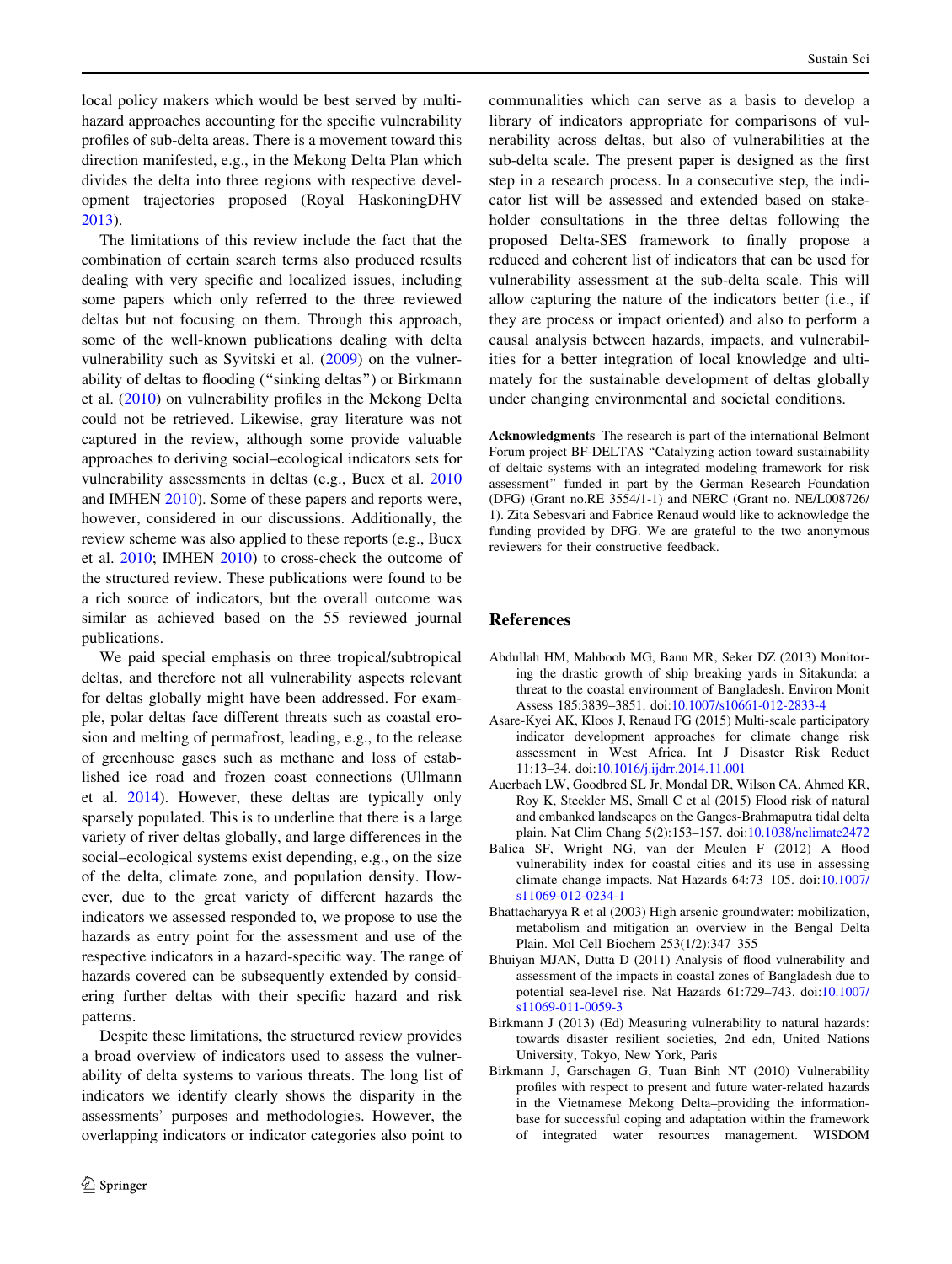<span id="page-12-0"></span>Vulnerability Assessment. Available from [http://www.wisdom.](http://www.wisdom.caf.dlr.de/sites/wisdom/files/images/results/101007_wisdom-va-proifles_new_map_compressed_names_new.pdf) [caf.dlr.de/sites/wisdom/files/images/results/101007\\_wisdom-va](http://www.wisdom.caf.dlr.de/sites/wisdom/files/images/results/101007_wisdom-va-proifles_new_map_compressed_names_new.pdf)[proifles\\_new\\_map\\_compressed\\_names\\_new.pdf](http://www.wisdom.caf.dlr.de/sites/wisdom/files/images/results/101007_wisdom-va-proifles_new_map_compressed_names_new.pdf)

- Birkmann J, Cardona OD, Carreño ML, Barbat AH, Pelling M, Schneiderbauer S, Kienberger S, Keiler M, Alexander D, Zeil P, Welle T (2013) Framing vulnerability, risk and societal responses: the MOVE framework. Nat Hazards 67:193–211. doi[:10.1007/s11069-013-0558-5](http://dx.doi.org/10.1007/s11069-013-0558-5)
- Birkmann J, Garschagen M, Mucke P, Schauder A, Seibert T, Welle T, Rhyner J, Kohler S, Loster T, Reinhard D, Matuschke I (2014) World Risk Report 2014. Bündnis Entwicklung Hilft and UNU-**EHS**
- Boateng I (2012) GIS assessment of coastal vulnerability to climate change and coastal adaption planning in Vietnam. J Coast Conservat 16:25–36. doi[:10.1007/s11852-011-0165-0](http://dx.doi.org/10.1007/s11852-011-0165-0)
- Bollin C, Hidajat R (2006) Community-based disaster risk index: pilot implementation in Indonesia, towards disaster resilient societies. In: Birkmann J (ed) Measuring vulnerability to natural hazards. UNU-Press, Tokyo, New York, Paris
- Bosma R, Ahmad SS, Paul Z, Aditya A, Visser L (2012) Challenges of a transition to a sustainably managed shrimp culture agroecosystem in the Mahakam Delta, East Kalimantan, Indonesia. Welt Ecol Manag 20:89–99. doi[:10.1007/s11273-011-9244-0](http://dx.doi.org/10.1007/s11273-011-9244-0)
- Brondizio ES, Vogt N, Mansur A, Anthony E, Costa SM, Hetrick SS (2016) A conceptual framework for analyzing deltas as coupled social–ecological systems: an example from the Amazon River Delta. Sustain Sci
- Bucx T, Marchand MA, Makaske A, van de Guchte C (2010) Comparative assessment of the vulnerability, and resilience of 10 deltas – synthesis report. Delta Alliance report number 1. Delta Alliance International, Delft-Wageningen, The Netherlands
- Buschmann J, Berg M (2009) Impact of Sulfate reduction on the scale of arsenic contamination in groundwater of the Mekong, Bengal and Red River Deltas. Appl Geochem 24:1278–1286. doi:[10.](http://dx.doi.org/10.1016/j.apgeochem.2009.04.002) [1016/j.apgeochem.2009.04.002](http://dx.doi.org/10.1016/j.apgeochem.2009.04.002)
- Buschmann J, Berg M, Stengel C, Winkel L, Sampson ML, Trang PTK, Viet PH (2008) Contamination of drinking water resources in the Mekong Delta Floodplains: arsenic and other trace metals pose serious health risks to population. Environ Int 34:756–764. doi[:10.1016/j.envint.2007.12.025](http://dx.doi.org/10.1016/j.envint.2007.12.025)
- Carvalho FP, Villeneuve JP, Cattini C, Tolosa I, Thuan Dao Dinh, Nhan Dang Duc (2008) Agrochemical and polychlorobyphenyl (PCB) residues in the Mekong River Delta, Vietnam. Marine Poll Bull 56:1476–1485. doi[:10.1016/j.marpolbul.2008.04.042](http://dx.doi.org/10.1016/j.marpolbul.2008.04.042)
- Chatterjee D, Halder D, Majumder S, Biswas A, Nath B, Bhattacharya P, Bhowmick S, Mukherjee-Goswami A, Saha D, Hazra R, Maity PB, Chatterjee D, Mukherjee A, Bundschuh J (2010) Assessment of arsenic exposure from groundwater and rice in Bengal Delta Region, West Bengal, India. Water Res 44:5803–5812. doi[:10.1016/j.watres.2010.04.007](http://dx.doi.org/10.1016/j.watres.2010.04.007)
- Collins AE (2003) Vulnerability to coastal cholera ecology. Soc Sci Med 57:1397–1407. doi:[10.1016/S0277-9536\(02\)00519-1](http://dx.doi.org/10.1016/S0277-9536(02)00519-1)
- Damm M (2010) Mapping social–ecological Vulnerability to flooding: a sub-national approach to Germany. Graduate Research Series 3, UNU-EHS, Bonn, p 1–85. (ISBN-10: 393992346X)
- Dang NM, Babel MS, Luong HT (2011) Evaluation of food risk parameters in the day river flood diversion area, red river delta, Vietnam. Nat Hazards 56:169–194. doi[:10.1007/s11069-010-](http://dx.doi.org/10.1007/s11069-010-9558-x) [9558-x](http://dx.doi.org/10.1007/s11069-010-9558-x)
- Dang HL, Li E, Nuberg I, Bruwer J (2013) Farmers' assessments of private adaptive measures to climate change and influential factors: a study in the Mekong Delta, Vietnam. Nat Hazards 71:385–401. doi:[10.1007/s11069-013-0931-4](http://dx.doi.org/10.1007/s11069-013-0931-4)
- Dang HL, Li E, Nuberg I, Bruwer J (2014) Understanding farmers' adaptation intention to climate change: a structural equation

modelling study in the Mekong Delta, Vietnam. Environ Sci Policy 41:11–22. doi:[10.1016/j.envsci.2014.04.002](http://dx.doi.org/10.1016/j.envsci.2014.04.002)

- Dasgupta S, Laplante B, Murray S, Wheeler D (2011) Exposure of developing countries to sea-level rise and storm surges. Clim Chang 106:567–579. doi[:10.1007/s10584-010-9959-6](http://dx.doi.org/10.1007/s10584-010-9959-6)
- de Andrade MMN, Szlafsztein CF, Souza-Filho PWM, Arau´jo ADR, Gomes MKT (2010) A socioeconomic and natural vulnerability index for oil spills in an Amazonian harbor: a case study using GIS and remote sensing. J Environ Manage 91:1972–1980. doi[:10.1016/j.jenvman.2010.04.016](http://dx.doi.org/10.1016/j.jenvman.2010.04.016)
- Dearing JA, Acma B, Bub S, Chambers FM, Chen X, Cooper J, Crook D, Dong XH et al (2015) social–ecological systems in the Anthropocene: the need for integrating social and biophysical records at regional scales. Anthropocene Rev. doi[:10.1177/](http://dx.doi.org/10.1177/2053019615579128) [2053019615579128](http://dx.doi.org/10.1177/2053019615579128)
- Dilley M, Chen RS, Deichmann U, Lerner-Lam AL, Arnold M, Agwe J, Buys P, Kjekstad O et al. (2005) Natural disaster hotspots: a global risk analysis, The World Bank, Washington D.C., (ISBN 0-8213-5930-4)
- Epstein G, Vogt JM, Mincey SK, Cox M, Fischer B (2013) Missing ecology: integrating ecological perspectives with the social– ecological system framework. Int J Commons 7:432–453. doi[:10.18352/ijc.371](http://dx.doi.org/10.18352/ijc.371)
- Ericson JP, Vörösmarty CJ, Dingman SL, Ward LG, Meybeck M (2006) Effective sea-level rise and deltas: causes of change and human dimension implications. Glob Planet Change 50:63–82. doi[:10.1016/j.gloplacha.2005.07.004](http://dx.doi.org/10.1016/j.gloplacha.2005.07.004)
- Eriksen SH, Kelly PM (2006) Developing credible vulnerability indicators for climate adaptation policy assessment. Mitig Adapt Strategies Glob Chang 12:495–524. doi:[10.1007/s11027-006-](http://dx.doi.org/10.1007/s11027-006-3460-6) [3460-6](http://dx.doi.org/10.1007/s11027-006-3460-6)
- Few R, Iain L, Hunter P, Pham GT (2013) Seasonality, disease and behavior: using multiple methods to explore socio-environmental health risks in the Mekong Delta. Social Sci Med 80(2013):1–9. doi[:10.1016/j.socscimed.2012.12.027](http://dx.doi.org/10.1016/j.socscimed.2012.12.027)
- Foufoula-Georgiou E et al. (34 co-authors) (2013) A vision for a coordinated effort on delta sustainability in Deltas: Landforms, Ecosystems and Human Activities. 358:3–11, IAHS Publications, Gothenburg
- Garschagen M (2014) Risky change? Vulnerability and adaptation between climate change and transformation dynamics in Can Tho City, Vietnam. Steiner 15, Stuttgart
- Gebhardt S, Huth J, Nguyen LD, Roth A, Kuenzer C (2012) A Comparison of TerraSAR-X Quadpol Backscattering with RapidEye Multispectral Vegetation Indices over Rice Fields in the Mekong Delta, Vietnam. Int J Remote Sens 33:7644–7661. doi[:10.1080/01431161.2012.702233](http://dx.doi.org/10.1080/01431161.2012.702233)
- Giosan L, Syvitski J, Constantinescu S, Day J (2014) Climate change: protect the world's deltas. Nat News 516:31–33
- Hanh HT, Kim KW, Bang S, Hoa NM (2011) Community exposure to arsenic in the Mekong River Delta, Southern Vietnam. J Environ Monitor 13:2025–2032. doi:[10.1039/C1EM10037H](http://dx.doi.org/10.1039/C1EM10037H)
- Haruyama S, Shida K (2008) Geomorphologic Land Classification Map of the Mekong Delta Utilizing JERS-1 SAR Images. Hydrol Process 22:1373–1381. doi:[10.1002/hyp.6946](http://dx.doi.org/10.1002/hyp.6946)
- Herbst S, Benedikter S, Koester U, Phan N, Berger C, Rechenburg A, Kistemann T (2009) Perceptions of Water, sanitation and health: a Case study from the Mekong Delta, Vietnam. Water Sci Technol 60:699. doi:[10.2166/wst.2009.442](http://dx.doi.org/10.2166/wst.2009.442)
- IMHEN (2010) Climate change impact and adaptation study in the Mekong Delta–Part A, final report: climate change vulnerability and risk assessment study for Ca Mau and Kien Giang Provinces, Vietnam
- Instituto Brasileiro de Geografia e Estatistica (IBGE) (2010) ''2010 Census online.'' Available at <http://www.ibge.gov.br>.Accessed 01, Feb, 2016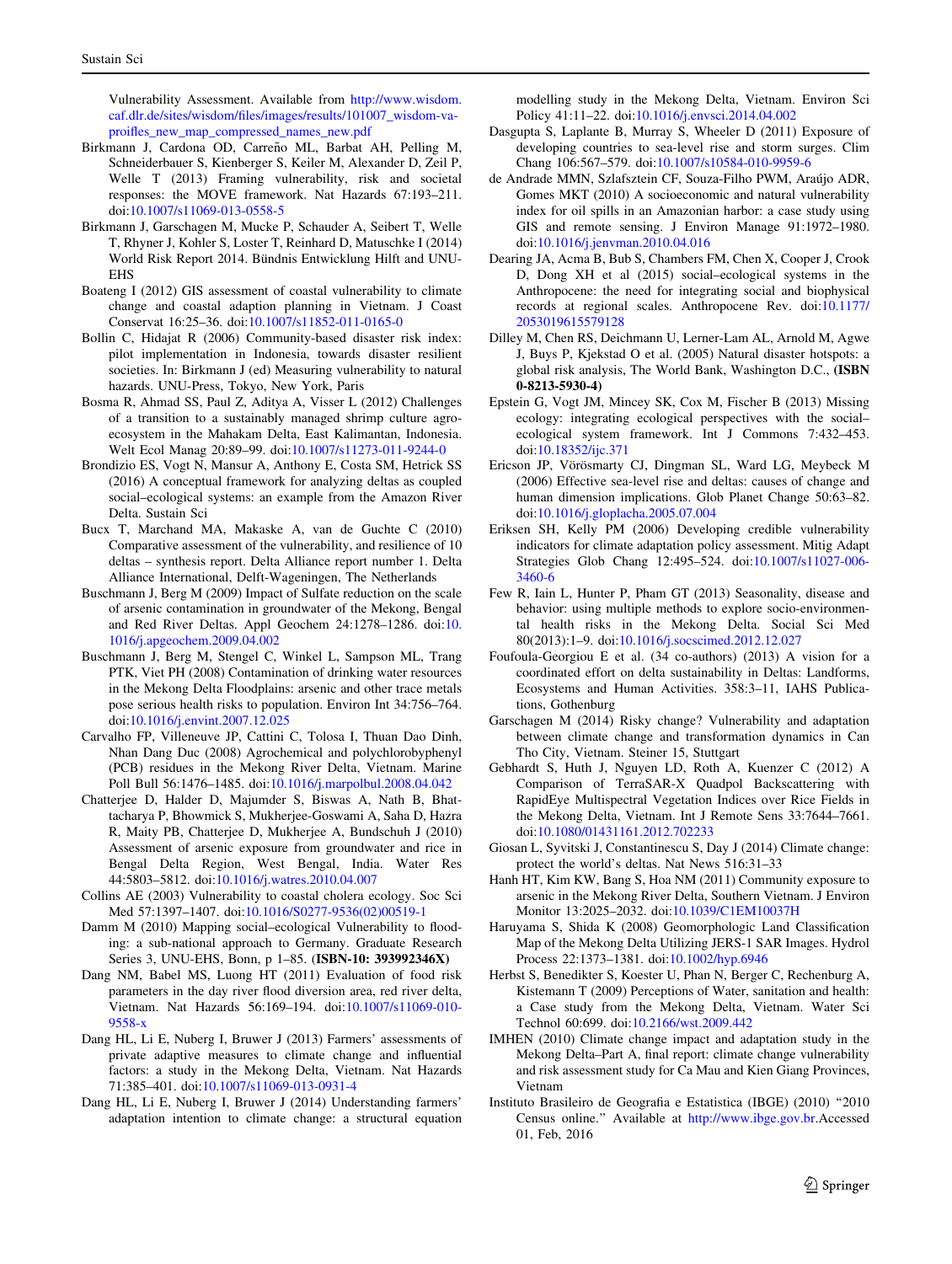- <span id="page-13-0"></span>IPCC (2012) Managing the risks of extreme events and disasters to advance climate change adaptation. In: Field CB, V Barros, TF Stocker, D Qin, DJ Dokken, KL Ebi, MD Mastrandrea, KJ Mach, G-K. Plattner, SK Allen, M Tignor, and PM Midgley (eds) a special report of working Groups I and II of the Intergovernmental Panel on Climate Change, Cambridge University Press, Cambridge, UK, and New York, p 582
- IPCC (2014) Climate Change 2014: Impacts, Adaptation, and Vulnerability. Part A: Global and Sectoral Aspects. In: Field CB, VR Barros, DJ Dokken, KJ Mach, MD Mastrandrea, TE Bilir, M Chatterjee, KL Ebi, YO Estrada, RC Genova, B Girma, ES Kissel, AN Levy, S MacCracken, PR Mastrandrea, and LL White (eds) Contribution of Working Group II to the Fifth Assessment Report of the Intergovernmental Panel on Climate Change , Cambridge University, Cambridge and New York, p 1132
- Islam MA, Sakakibara H, Karim MR, Sekine M (2011) Evaluation of risk communication for rural water supply management: a case study of a coastal area of Bangladesh. J Risk Res 14:1237–1262. doi[:10.1080/13669877.2011.574315](http://dx.doi.org/10.1080/13669877.2011.574315)
- Islam MN, Malak MA, Islam MN (2013) Community-based disaster risk and vulnerability models of a coastal municipality in Bangladesh. Nat Hazards 69:2083–2103. doi:[10.1007/s11069-](http://dx.doi.org/10.1007/s11069-013-0796-6) [013-0796-6](http://dx.doi.org/10.1007/s11069-013-0796-6)
- Islam MM, Sallu S, Hubacek K, Paavola J (2014a) Limits and barriers to adaptation to climate variability and change in Bangladeshi coastal fishing communities. Mar Policy 43:208–216. doi:[10.](http://dx.doi.org/10.1016/j.marpol.2013.06.007) [1016/j.marpol.2013.06.007](http://dx.doi.org/10.1016/j.marpol.2013.06.007)
- Islam MM, Sallu S, Hubacek K, Paavola J (2014b) Vulnerability of fishery-based livelihoods to the impacts of climate variability and change: insights from coastal Bangladesh. Reg Environ Change 14:281–294. doi[:10.1007/s10113-013-0487-6](http://dx.doi.org/10.1007/s10113-013-0487-6)
- Jen E (2003) Stable or robust? What's the difference? Complexity 8:12–18. doi:[10.1002/cplx.10077](http://dx.doi.org/10.1002/cplx.10077)
- Kloos J, Asare-Kyei D, Pardoe J, Renaud FG (2015) Towards the development of an adapted multi-hazard risk assessment framework for the West Sudanian Savanna Zone. UNU-EHS Publication 11:4–26
- Kuenzer C, Renaud F (2012) Climate and environmental changes in river deltas globally: expected impacts, resilience, and adaptation. In: Renaud F, Kuenzer C (eds) The Mekong delta system: Interdisciplinary analyses of a river delta. Springer Environmental Science and Engineering, Dordrecht, pp 7–47
- Lara RJ, Neogi SB, Islam MS, Mahmud ZH, Yamasaki S, Nair GB (2009) Influence of catastrophic climatic events and human waste on Vibrio distribution in the Karnaphuli Estuary, Bangladesh. EcoHealth 6:279–286. doi[:10.1007/s10393-009-](http://dx.doi.org/10.1007/s10393-009-0257-6) [0257-6](http://dx.doi.org/10.1007/s10393-009-0257-6)
- MA Millennium Ecosystem Assessment (2005) Ecosystems and Human Well-being: Synthesis. Island Press, Washington, DC
- Mahmud T, Prowse M (2012) Corruption in cyclone preparedness and relief efforts in coastal Bangladesh: lessons for climate adaptation? Glob Environ Chang 22:933–943. doi:[10.1016/j.gloenvcha.](http://dx.doi.org/10.1016/j.gloenvcha.2012.07.003) [2012.07.003](http://dx.doi.org/10.1016/j.gloenvcha.2012.07.003)
- Mai CV, Stive MJF, Van Gelder PHAJM (2009) Coastal protection strategies for the Red River Delta. J Coast Res 251:105–116. doi[:10.2112/07-0888.1](http://dx.doi.org/10.2112/07-0888.1)
- Mallick B, Rahaman KR, Vogt J (2011) Coastal livelihood and physical infrastructure in Bangladesh after cyclone Aila. Mitig Adapt Strateg Glob Change 16:629–648. doi:[10.1007/s11027-](http://dx.doi.org/10.1007/s11027-011-9285-y) [011-9285-y](http://dx.doi.org/10.1007/s11027-011-9285-y)
- Mansur AV, Brondizio ES, Roy S, Hetrick S, Vogt N, Newton A (2016) An assessment of urban vulnerability in the Amazon Delta and Estuary: a multi-criterion index of flood exposure, socio-economic conditions and infrastructure. Sust Sci. doi:[10.](http://dx.doi.org/10.1007/s11625-016-0355-7) [1007/s11625-016-0355-7](http://dx.doi.org/10.1007/s11625-016-0355-7)
- Meier KJ (2009) Policy theory, policy theory everywhere: ravings of a deranged policy scholar. Policy Stud J 37:5–11. doi:[10.1111/j.](http://dx.doi.org/10.1111/j.1541-0072.2008.00291.x) [1541-0072.2008.00291.x](http://dx.doi.org/10.1111/j.1541-0072.2008.00291.x)
- Mele PV, Cuc NTT, Vanhuis A (2012) Direct and Indirect Influences of the Weaver Ant Oecophylla Smaragdina on Citrus Farmers' Pest Perceptions and Management Practices in the Mekong Delta, Vietnam. Int J Pest Manage 48:225–232. doi[:10.1080/](http://dx.doi.org/10.1080/09670870110118713) [09670870110118713](http://dx.doi.org/10.1080/09670870110118713)
- Minh NH, Minh TB, Kajiwara N, Kunisue T, Iwata H, Viet PH, Tu NPC, Tuyen BC, Tanabe S (2007) Pollution sources and occurrences of selected persistent organic pollutants (POPs) in sediments of the Mekong River delta, South Vietnam. Chemosphere 67:1794–1801. doi[:10.1016/j.chemosphere.2006.05.144](http://dx.doi.org/10.1016/j.chemosphere.2006.05.144)
- Moglia M, Neumann LE, Alexander KS, Nguyen MN, Sharma AK, Cook S, Trung NH, Tuan DDA (2012) Application of the Water Needs Index: Can Tho City, Mekong Delta, Vietnam. J Hydrol 468–469:203–212. doi:[10.1016/j.jhydrol.2012.08.036](http://dx.doi.org/10.1016/j.jhydrol.2012.08.036)
- Mondal M, Wasimi S (2007) Evaluation of Risk-Related Performance in Water Management for the Ganges Delta of Bangladesh. J Water Resour Plann Manage 133:179–187. doi[:10.1061/](http://dx.doi.org/10.1061/(ASCE)0733-9496(2007)133:2(179)) [\(ASCE\)0733-9496\(2007\)133:2\(179\)](http://dx.doi.org/10.1061/(ASCE)0733-9496(2007)133:2(179))
- Mousavi ME, Irish JL, Frey AE, Oliveira F, Edge BL (2011) Global warming and hurricanes: the potential impact of hurricane intensification and sea level rise on coastal flooding. Clim Chang 104:575–597. doi[:10.1007/s10584-009-9790-0](http://dx.doi.org/10.1007/s10584-009-9790-0)
- Nguyen TTH, De Bie CAJM, Ali A, Smaling EMA, Chu TH (2012) Mapping the irrigated rice cropping patterns of the Mekong delta, Vietnam, through hyper-temporal SPOT NDVI image analysis. Int J Remote Sens 33:415–434. doi[:10.1080/01431161.](http://dx.doi.org/10.1080/01431161.2010.532826) [2010.532826](http://dx.doi.org/10.1080/01431161.2010.532826)
- Nicholls RJ, Wong PP, Burkett V, Woodroffe CD, Hay J (2008) Climate change and coastal vulnerability assessment: scenarios for integrated assessment. Sustain Sci 3:89–102. doi[:10.1007/](http://dx.doi.org/10.1007/s11625-008-0050-4) [s11625-008-0050-4](http://dx.doi.org/10.1007/s11625-008-0050-4)
- Noble IR, S Huq, YA Anokhin, J Carmin, D Goudou, FP Lansigan, B Osman-Elasha, A Villamizar (2014) Adaptation needs and options. In: Climate Change 2014: Impacts, Adaptation, and Vulnerability. Part A: Global and Sectoral Aspects. In: Field CB, VR Barros, DJ Dokken, KJ Mach, MD Mastrandrea, TE Bilir, M Chatterjee, KL Ebi, YO Estrada, RC Genova, B Girma, ES Kissel, AN Levy, S MacCracken, PR Mastrandrea, and LL White (eds). Contribution of Working Group II to the Fifth Assessment Report of the Intergovernmental Panel on Climate Change Cambridge University, Cambridge, United Kingdom and New York, p. 833–868
- Oliveira SMO, Pereira LCC, Vila-Concejo A, Gorayeb A, de Sousa RC, Souza-Filho PWM, Costa RM (2011) Natural and anthropogenic impacts on a macrotidal sandy beach of the Brazilian Amazon (Ajuruteua, Para): guidelines for coastal management. J Coast Res SI 64:1385–1389
- Palamenghi L, Schwenk T, Spiess V, Kudrass HR (2011) Seismostratigraphic analysis with centennial to decadal time resolution of the sediment sink in the Ganges-Brahmaputra subaqueous delta. Cont Shelf Res 31:712–730. doi:[10.1016/j.](http://dx.doi.org/10.1016/j.csr.2011.01.008) [csr.2011.01.008](http://dx.doi.org/10.1016/j.csr.2011.01.008)
- Parvin GA, Shaw R (2013) Microfinance Institutions and a coastal community's disaster risk reduction, response, and recovery process: a Case Study of Hatiya, Bangladesh. Disasters 37:165–184. doi:[10.1111/j.1467-7717.2012.01292.x](http://dx.doi.org/10.1111/j.1467-7717.2012.01292.x)
- Paul SK, Paul BK, Routray JK (2012) Post-Cyclone Sidr nutritional status of women and children in coastal Bangladesh: an empirical study. Nat Hazards 64:19–36. doi[:10.1007/s11069-](http://dx.doi.org/10.1007/s11069-012-0223-4) [012-0223-4](http://dx.doi.org/10.1007/s11069-012-0223-4)
- Peduzzi P, Dao H, Herold C, Mouton F (2009) Assessing global exposure and vulnerability towards natural hazards: the disaster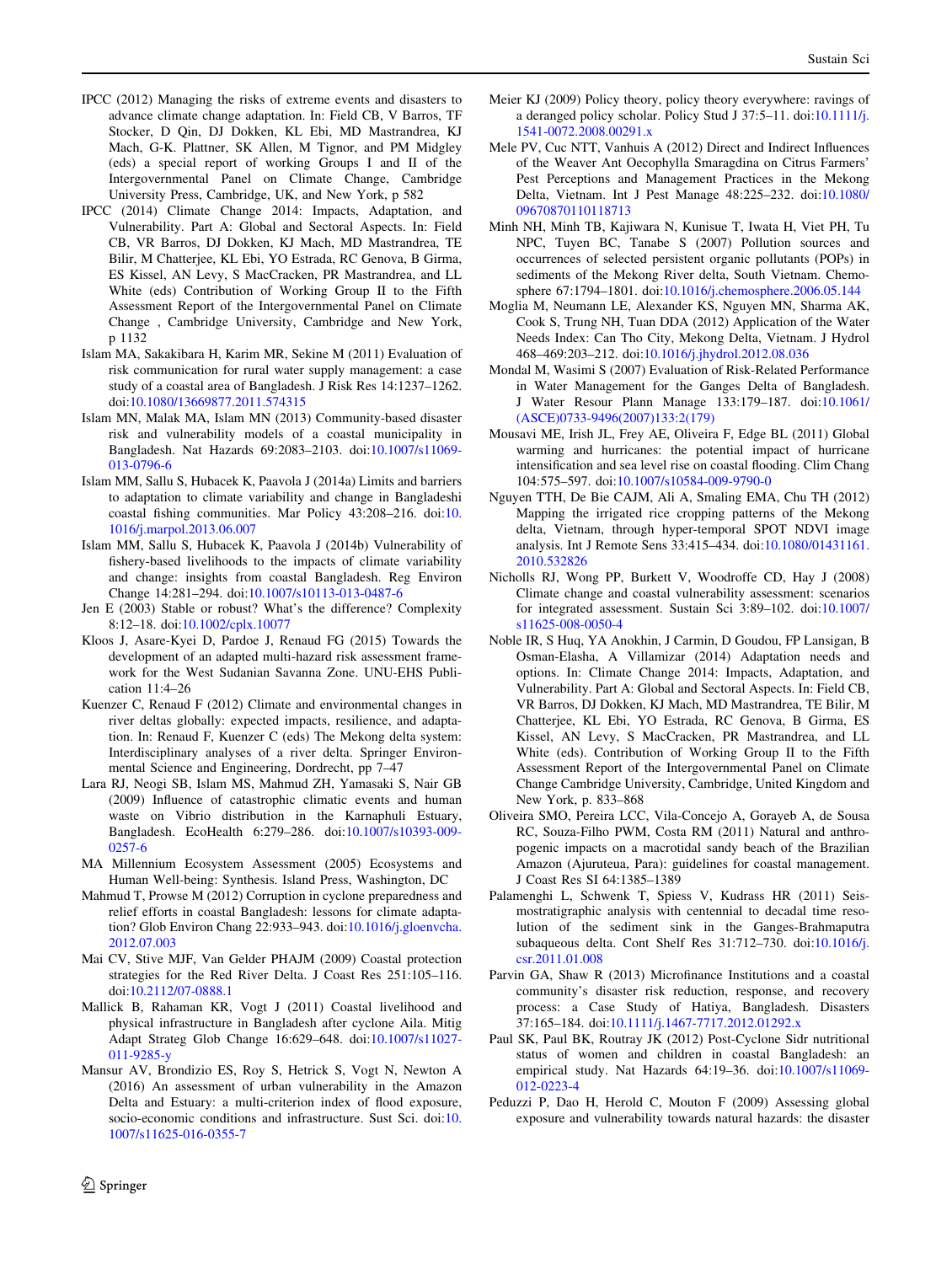<span id="page-14-0"></span>risk index. Nat Hazard Earth Sys 9:1149–1159. doi[:10.5194/](http://dx.doi.org/10.5194/nhess-9-1149-2009) [nhess-9-1149-2009](http://dx.doi.org/10.5194/nhess-9-1149-2009)

- Pham LH, Au TB, Bliyzzard L, Truong NB, Schmidt MD, Granger RH, Dwyer T (2009) Prevalence of risk factors for noncommunicable diseases in the Mekong Delta, Vietnam: results from a STEPS survey. BMC Public Health 9:291. doi[:10.1186/](http://dx.doi.org/10.1186/1471-2458-9-291) [1471-2458-9-291](http://dx.doi.org/10.1186/1471-2458-9-291)
- Pruszak Z, Szmytkiwicz M, Hung NM, Van Ninh P (2002) Coastal processes in the Red River Delta Area, Vietnam. Coast Eng 44:97–126. doi[:10.1142/S0578563402000469](http://dx.doi.org/10.1142/S0578563402000469)
- Rasheed S, Jahan S, Sharmin T, Hoque S, Khanam MS, Land MA, Iqbal M, Hanifi SMA, Khatun F, Siddique AK, Bhuiya A (2014) How much salt do adults consume in climate vulnerable coastal Bangladesh? BMC Public Health 14:584. doi[:10.1186/1471-](http://dx.doi.org/10.1186/1471-2458-14-584) [2458-14-584](http://dx.doi.org/10.1186/1471-2458-14-584)
- Renaud FG, Syvitski JPM, Sebesvari Z, Werners SE, Kremer H, Kuenzer C, Ramesh R, Jeuken A, Friedrich J (2013) Tipping from the Holocene to the Anthropocene: how threatened are major world deltas? Curr Opin Environ Sustain 5:644–654. doi[:10.1016/j.cosust.2013.11.007](http://dx.doi.org/10.1016/j.cosust.2013.11.007)
- Renn O (2008) Risk Governance. Coping with Uncertainty in a Complex World. London. Earthscan. (ISBN-10: 1844072924)
- Royal HaskoningDHV, WUR, Deltares, and Rebel (2013) Mekong Delta Plan–Long-term vision and strategy for a safe, prosperous and sustainable delta. Prepared under the Strategic Partnership Arrangement on Climate Change Adaptation and Water Management between the Netherlands and Vietnam. Hanoi and Amersfoort
- Saroar MM, Routray JK (2011) Impacts of climatic disasters in coastal Bangladesh: why does private adaptive capacity differ? Reg Environ Change 12:169–190. doi[:10.1007/s10113-011-](http://dx.doi.org/10.1007/s10113-011-0247-4) [0247-4](http://dx.doi.org/10.1007/s10113-011-0247-4)
- Sarwar SGM, Woodroffe CD (2013) Rates of shoreline change along the coast of Bangladesh. J Coast Conservat 17:515–526. doi:[10.](http://dx.doi.org/10.1007/s11852-013-0251-6) [1007/s11852-013-0251-6](http://dx.doi.org/10.1007/s11852-013-0251-6)
- Sebesvari Z, Huong Thi Thu L, Pham Van T, Arnold U, Renaud FG (2012) Agriculture and water quality in the Vietnamese Mekong Delta'' In: Renaud, FG and Kuenzer, C (eds) The Mekong Delta system. Interdisciplinary analyses of a river delta, Springer Netherlands, p 331–361. doi:[10.1007/978-94-007-3962-8\\_13](http://dx.doi.org/10.1007/978-94-007-3962-8_13)
- Shearman P, Bryan J, Walsh JP (2013) Trends in deltaic change over three decades in the Asia-Pacific region. J Coastal Res 290:1169–1183. doi[:10.2112/JCOASTRES-D-12-00120.1](http://dx.doi.org/10.2112/JCOASTRES-D-12-00120.1)
- Singh O (2002) Predictability of sea level in the Meghna estuary of Bangladesh. Glob Planet Change 32:245–251. doi[:10.1016/](http://dx.doi.org/10.1016/S0921-8181(01)00152-7) [S0921-8181\(01\)00152-7](http://dx.doi.org/10.1016/S0921-8181(01)00152-7)
- Swapan MSH, Gavin M (2011) A desert in the delta: participatory assessment of changing livelihoods induced by commercial shrimp farming in Southwest Bangladesh. Ocean Coast Manage 54:45–54. doi[:10.1016/j.ocecoaman.2010.10.011](http://dx.doi.org/10.1016/j.ocecoaman.2010.10.011)
- Syvitski JPM (2008) Deltas at risk. Sustain Sci 3:23–32. doi[:10.1007/](http://dx.doi.org/10.1007/s11625-008-0043-3) [s11625-008-0043-3](http://dx.doi.org/10.1007/s11625-008-0043-3)
- Syvitski JPM, Kettner AJ, Overeem I, Hutton EWH, Hannon MT, Brakenridge GR, Day J, Vörösmarty C, Saito Y, Giosan L, Nicholls RJ (2009) Sinking deltas due to human activities. Nat Geosci 2:681–686. doi:[10.1038/NGEO629](http://dx.doi.org/10.1038/NGEO629)
- Szabo S (2015) Urbanisation and food insecurity: the role of human development in a post-Malthusian framework. Oxf Dev Stud. doi[:10.1080/13600818.2015.1067292](http://dx.doi.org/10.1080/13600818.2015.1067292)
- Szabo S, Renaud F, Hossain MS, Sebesvari Z, Matthews Z, Foufoula-Georgiou E, Nicholls RJ (2015a) New opportunities for tropical delta regions offered by the proposed sustainable development goals. Environ Sci Policy for Sust Dev 57:4. doi[:10.1080/](http://dx.doi.org/10.1080/00139157.2015.1048142) [00139157.2015.1048142](http://dx.doi.org/10.1080/00139157.2015.1048142)
- Szabo S, Hajra R, Baschieri A, Matthews Z (2015b) ''Inequalities in human well-being in the urban Ganges-Brahmaputra Delta:

implications for sustainable development''. CPC Working Paper 67, University of Southampton. Available: [http://www.cpc.ac.](http://www.cpc.ac.uk/publications/cpc_working_papers.php) [uk/publications/cpc\\_working\\_papers.php](http://www.cpc.ac.uk/publications/cpc_working_papers.php)

- Tessler ZD, Vörösmarty CJ, Grossberg M, Gladkova I, Aizenman H, Syvitski JPM, Foufoula-Georgiou R (2015) profiling risk and sustainability in coastal deltas of the World. Science 349(6248):638–643. doi:[10.1126/science.aab3574](http://dx.doi.org/10.1126/science.aab3574)
- Tin HQ, Berg T, Bjørnstad  $\AA$  (2001) Diversity and adaptation in rice varieties under static (ex situ) and dynamic (in situ) management. Euphytica 122:491–502. doi[:10.1023/A:1017544406975](http://dx.doi.org/10.1023/A:1017544406975)
- Torresan S, Critto A, Valle MD, Harvey N, Marcomini A (2008) Assessing coastal vulnerability to climate change: comparing segmentation at global and regional scales. Sustain Sci 3:45–65. doi[:10.1007/s11625-008-0045-1](http://dx.doi.org/10.1007/s11625-008-0045-1)
- Torresan S, Critto A, Rizzi J, Marcomini A (2012) Assessment of coastal vulnerability to climate change hazards at the regional scale: the case study of the North Adriatic Sea. Natural Hazards and Earth System Science 12:2347–2368. doi[:10.5194/nhess-12-](http://dx.doi.org/10.5194/nhess-12-2347-2012) [2347-2012](http://dx.doi.org/10.5194/nhess-12-2347-2012)
- Trinh LT, Vu GNH, Van Der Steen P, Lens PNL (2012) Climate change adaptation indicators to assess wastewater management and reuse options in the Mekong Delta, Vietnam. Water Resour Manage 27:1175–1191. doi[:10.1007/s11269-012-0227-6](http://dx.doi.org/10.1007/s11269-012-0227-6)
- Tu NPC, Ha NN, Agusa T, Ikemoto T, Tuyen BC, Tanabe S, Takeuchi I (2011) Trace elements in Anadara spp. (Mollusca: Bivalva) collected along the coast of Vietnam, with emphasis on regional differences and human health risk assessment. Fish Sci 77:1033–1043. doi[:10.1007/s12562-011-0410-3](http://dx.doi.org/10.1007/s12562-011-0410-3)
- Turner BL II, Kasperson RE, Matson PA, McCarthy JJ, Corell RW, Christensen L, Eckley N, Kasperson JX, Luers A, Martello ML, Polsky C, Pulsipher A, Schiller A (2003) A framework for vulnerability analysis in sustainability science. Proc Natl Acad Sci USA 100:8074–8079. doi:[10.1073/pnas.1231335100](http://dx.doi.org/10.1073/pnas.1231335100)
- Ullmann T, Schmitt A, Roth A, Duffe J, Dech S, Hubberten H-W, Baumhauer R (2014) Land Cover Characterization and Classification of Arctic Tundra Environments by Means of Polarized Synthetic Aperture X- and C-Band Radar (PolSAR) and Landsat 8 Multispectral Imagery–Richards Island, Canada. Remote Sens 6:8565–8593. doi[:10.3390/rs6098565](http://dx.doi.org/10.3390/rs6098565)
- UN (United Nations) (2009) Global Assessment Report on Disaster Risk Reduction. Risk and poverty in a changing climate United Nations, Geneva
- UN (United Nations) (2011) Global Assessment Report on Disaster Risk Reduction. Revealing risk, redefining development United Nations, Geneva
- UN (United Nations) (2013) Global Assessment Report on Disaster Risk Reduction 2013. From Shared Risk to Shared Value: the Business Case for Disaster Risk Reduction. United Nations, Geneva
- UN (United Nations) (2015a) Sendai Framework for Disaster Risk Reduction 2015–2030 (GA A/RES/69/283)
- UN (United Nations) (2015b) Transforming our world: the 2030 Agenda for Sustainable Development. (GA A/RES/70/1)
- UN (United Nations) (2015c), Adoption of the Paris Agreement (1/ CP.21)
- UNDP, BCPR A Global Report (2004) Reducing Disaster Risk, A Challenge for Development, United Nations Development Programme. Bureau for Crisis Prevention and Recovery, New York
- Van CTB, Thuy NTT, San NH, Hien TT, Baranton G, Perolat P (1998) Human leptospirosis in the Mekong delta, Viet Nam. Trans Roy Soc Trop Med Hyg 92:625–628. doi:[10.1016/S0035-](http://dx.doi.org/10.1016/S0035-9203(98)90787-8) [9203\(98\)90787-8](http://dx.doi.org/10.1016/S0035-9203(98)90787-8)
- Vermaat JE, Eleveld MA (2012) Divergent options to cope with vulnerability in subsiding deltas. Clim Chang 117:31–39. doi:[10.](http://dx.doi.org/10.1007/s10584-012-0532-3) [1007/s10584-012-0532-3](http://dx.doi.org/10.1007/s10584-012-0532-3)